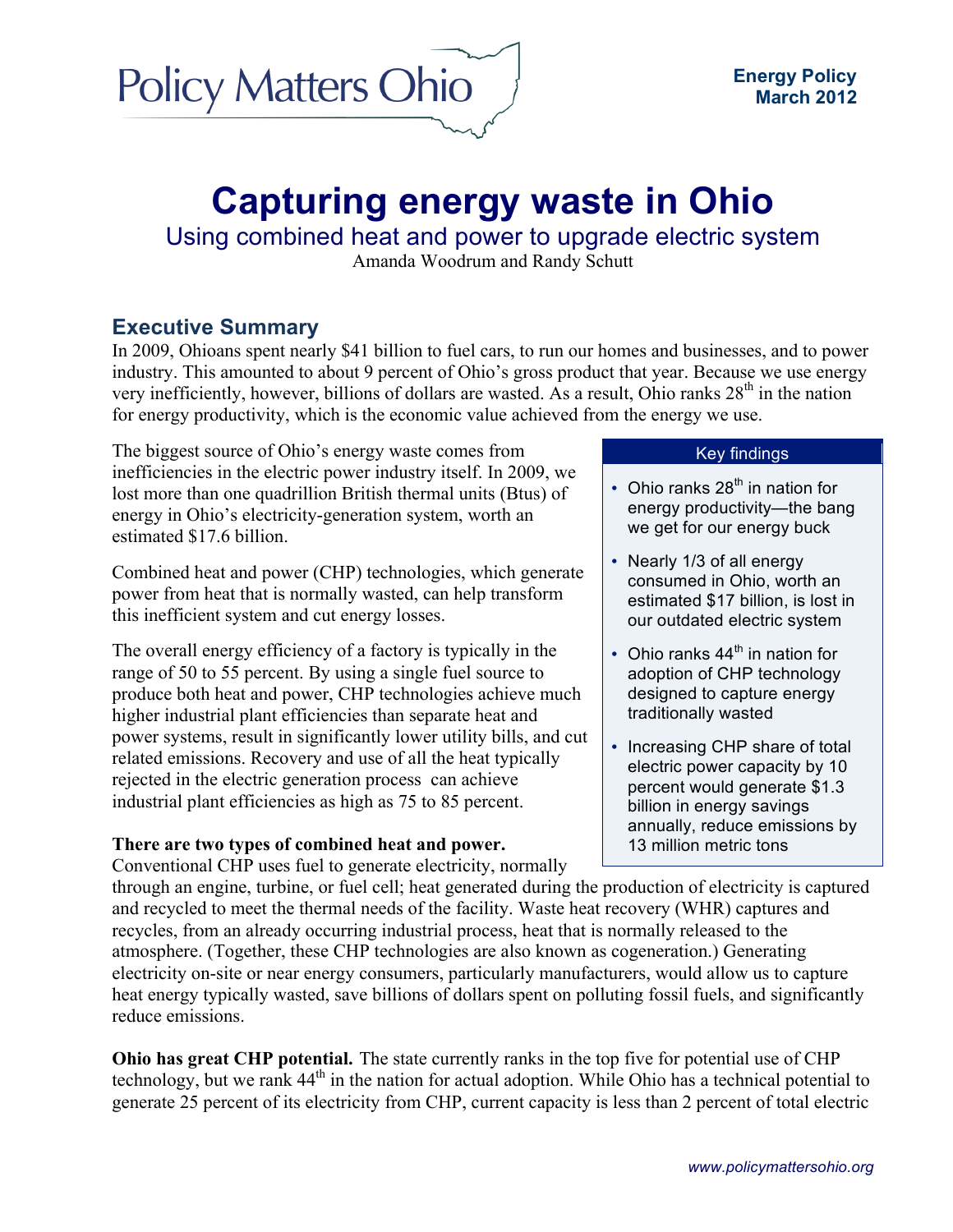power capacity. If we were to increase CHP's share of total electric power capacity by 10 percent in Ohio (an increase of 3.6 gigawatts), we would see \$1.3 billion in annual energy savings. This would also reduce emissions by 13 million metric tons, the equivalent of taking 2.3 million cars – nearly percent of passenger vehicles registered in Ohio – off the road.

**Ohio's manufacturing sector is a prime for target for CHP development.** Early candidates for CHP/WHR investments include manufacturers that use large quantities of both electric and heat energy at the same time. Industry, made up largely of manufacturing, accounts for one-third of our state's energy use. Manufacturers burn fuels on-site, largely to heat chemicals, metals, wood, and glass in various industrial processes, and they access the electric power grid to run electric motors that drive things like metal cutting and forming tools, power welding tools, electric furnaces, and electric forklifts. Ohio manufacturers spent an estimated \$5.9 billion on energy in 2008, and \$4.4 billion in 2009 (more than one quarter the amount of their payroll costs). Ohio already has 552 megawatts (MW) of combined heat and power capacity, approximately 80 percent of which can be found in the manufacturing sector. For perspective, if that energy were used in the residential sector, it would be enough to power more than 450,000 homes.

**There are many barriers to greater CHP adoption in Ohio.** A lack of cooperation from electric utilities, along with complicated rate structures that discourage CHP adoption, has been a major impediment to greater adoption of these technologies. At the same time, achieving energy savings from CHP technologies has not been a priority for manufacturers or state and local economic development officials.

# **Recommendations**

To overcome these barriers, the state of Ohio and local governments can implement policies that promote CHP development. The state should support local CHP efforts by creating an implementation schedule for existing CHP/WHR requirements under Ohio's alternative energy standard, with specific annual targets (a CHP/WHR "carve-out" within Ohio's alternative energy standard, similar to the renewable energy and solar requirements).

Ohio cities can provide "green incentives" to manufacturers as an economic development tool. Ohio manufacturers pay seven times more for energy than they do for state and local taxes. Green incentives – access to cheap and clean light, heat, and power – can help improve a company's energy productivity without the negative impact tax incentives would have on already strained state and local budgets. Cities can offer manufacturers green incentives by arranging long-term power purchasing agreements for affordable clean energy; co-locating industries within eco-industrial parks where heat and power energy resources can be shared cheaply; or by purchasing excess power generated by manufacturers that have invested in on-site CHP or WHR facilities.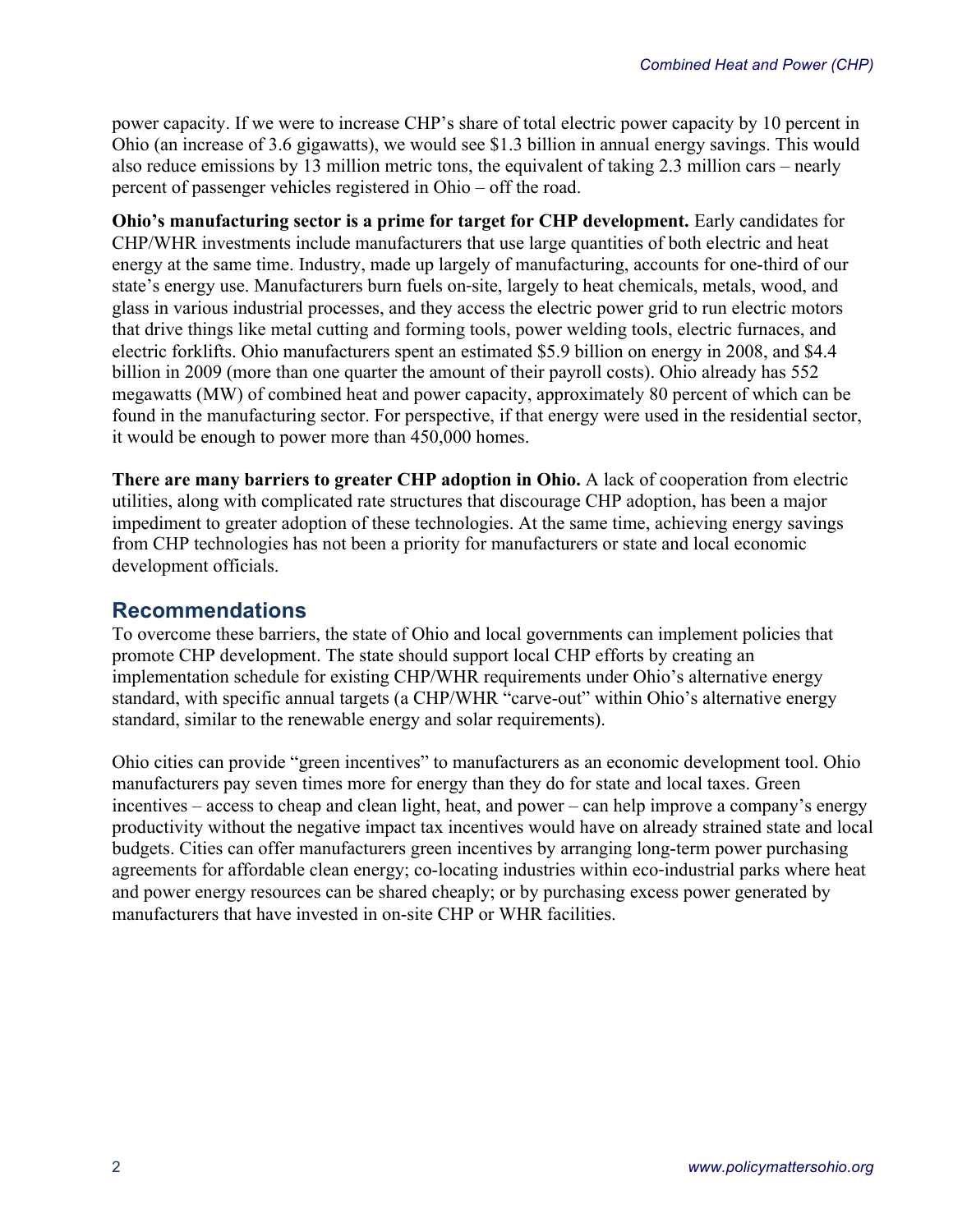# **Introduction**

In 2009, Ohioans spent nearly \$41 billion to fuel our cars, run our homes and businesses, and power our industry. This was approximately 9 percent of our state's gross product that year. Because of inefficiencies in the way we use energy, Ohio is slightly below the national average and far below top performers in energy productivity, ranking  $28<sup>th</sup>$  in the nation for the level of gross economic activity we achieve for the amount of energy we consume  $(2009)$ .<sup>1</sup> Among states, fifteen are at least 30 percent more energy productive than Ohio, and the state of New York gets more than twice as much output from the energy it consumes. Globally, Ohio and the rest of the nation fall behind other industrialized nations — with Japan being more than twice as energy productive as the U.S. and Ohio. Northwestern Europe is 23 percent more productive than the U.S.<sup>2</sup> In a global economy, this is a competitive race we cannot afford to lose.

The biggest source of Ohio's energy waste comes from inefficiencies in the electric power industry itself. Nearly 70 percent of all energy contained in fossil fuels used at electric plants, or nearly 1/3 of all energy consumed in Ohio (29 percent), is lost during generation and transmission on our outdated grid.<sup>3</sup> At the same time our electric industry discards large amounts of heat energy produced during conventional electricity production, however, energy consumers are purchasing fuel to create heat onsite. This is a waste of both scarce resources and money, and results in large amounts of unnecessary toxic and carbon emissions. In 2009, more than one quadrillion Btus of energy, an estimated \$17.6 billion worth, was lost in Ohio's electrical system during generation and transmission.<sup>4</sup> That same year, Ohio's electric power industry ranked third in the nation for carbon dioxide  $(CO<sub>2</sub>)$  emissions, first for sulfur dioxide  $(SO_2)$ , and fifth for nitrous oxide  $(NO_X)$ . Roughly half of all carbon emissions in Ohio come from the electric power sector.

By distributing electricity generation closer to the end user and capturing heat typically wasted, using combined heat and power (CHP) and waste heat recovery (WHR) technologies, we can slash the billions of dollars we spend on polluting fossil fuels and significantly reduce related emissions. Ohio ranks in the top five states for potential use of CHP technology, with Ohio's technical CHP potential estimated to be greater than 9 gigawatts in capacity, roughly 25 percent of Ohio's total electric capacity.<sup>5</sup> Table 1 shows we currently rank  $44<sup>th</sup>$  in the nation, however, for actual adoption (with CHP representing just 1.5 percent of total generation capacity).

<sup>&</sup>lt;sup>1</sup> "Table C12. Total Energy Consumption, Gross Domestic Product (GDP), Energy Consumption per Real Dollar of GDP, Ranked by State, 2009," US Energy Information Administration (EIA) at http://bit.ly/t3EgWH.<br><sup>2</sup> See McKinsey & Co., *Wasted Energy: How the U.S. can reach its Energy Productivity Potential*, July 2007 at

http://www.mckinsey.com/Insights/MGI/Research/Natural\_Resources/How\_US\_can\_reach\_its\_energy\_potential.<br><sup>3</sup> EIA consumption estimates at http://www.eia.gov/state/seds/hf.jsp?incfile=sep\_sum/plain\_html/sum\_use\_tx.html.<br><sup>4</sup> E

http://bit.ly/yf1AU6 (calculation based on Ohio's average price of \$16.78 per million Btus).<br><sup>5</sup> See Oak Ridge National Laboratory, *Combined Heat and Power: Effective Energy Solutions for a Sustainable Future*, at http://bit.ly/wxXKcY. Technical potential based on report by ICF International at http://bit.ly/xIZqbs.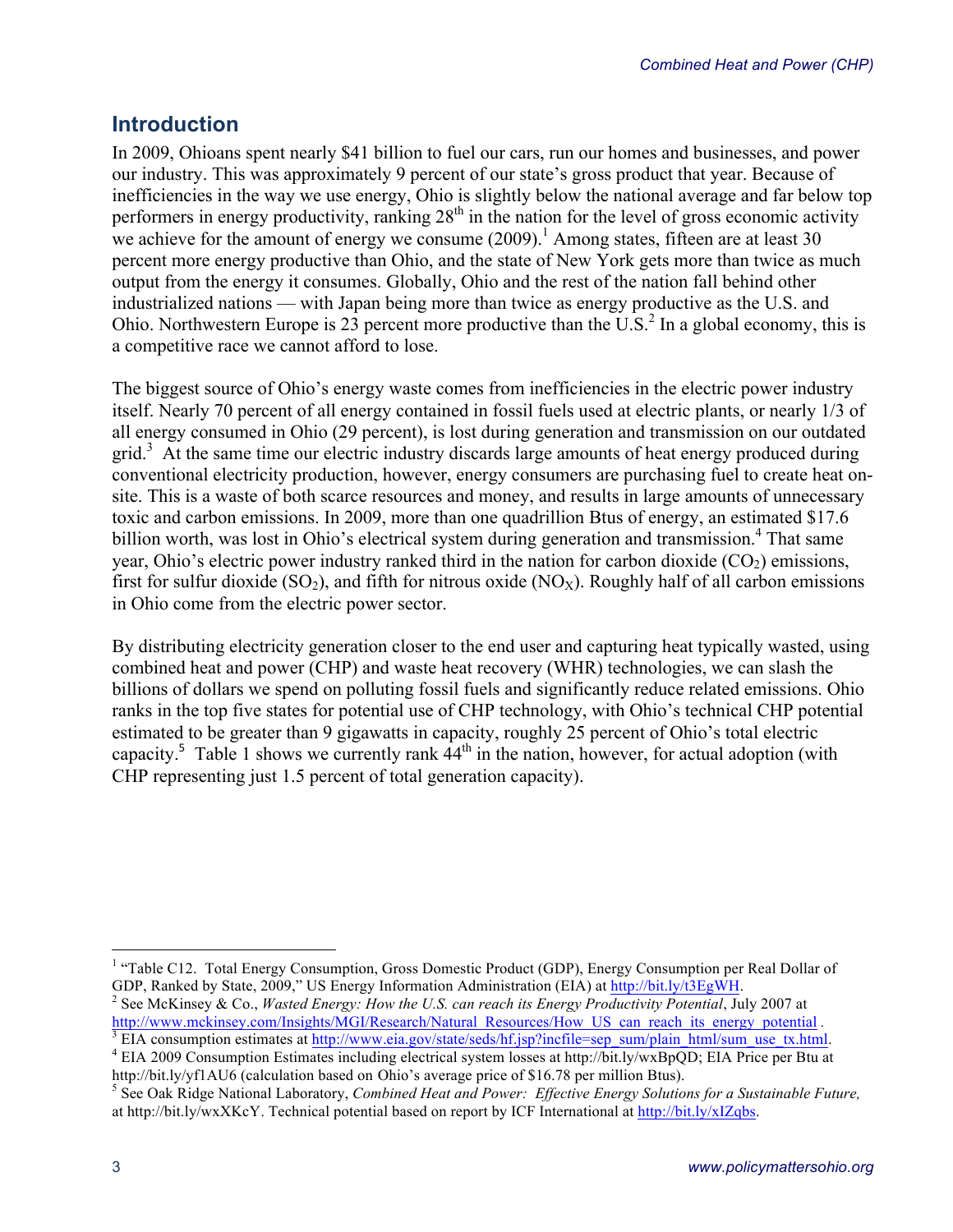| Table 1                                                                                                               |                                                                             |                        |                                                      |                  |                |                      |                            |  |  |
|-----------------------------------------------------------------------------------------------------------------------|-----------------------------------------------------------------------------|------------------------|------------------------------------------------------|------------------|----------------|----------------------|----------------------------|--|--|
| Ohio ranks 44th in the nation in adoption of CHP technology                                                           |                                                                             |                        |                                                      |                  |                |                      |                            |  |  |
|                                                                                                                       | (Percent CHP capacity as share of electric power generation capacity, 2010) |                        |                                                      |                  |                |                      |                            |  |  |
|                                                                                                                       | <b>CHP capacity</b>                                                         |                        | <b>Percent CHP</b><br><b>Electric power capacity</b> |                  |                | <b>State ranking</b> |                            |  |  |
|                                                                                                                       | Number of                                                                   | Capacity               | Number of                                            | Capacity         | CHP share of   | Rank CHP             | Rank CHP as                |  |  |
| <b>State</b>                                                                                                          | producers                                                                   | (MW)                   | producers                                            | (MW)             | total Capacity | capacity             | share of total<br>capacity |  |  |
| US-                                                                                                                   |                                                                             |                        |                                                      |                  |                |                      |                            |  |  |
| <b>Total</b>                                                                                                          | 3,589                                                                       | 83,519                 | 6,417                                                | 1,138,640        | 7.3%           |                      |                            |  |  |
| <b>ME</b>                                                                                                             | 30                                                                          | 1,131                  | 111                                                  | 4,754            | 23.8%          | 21                   | 1                          |  |  |
| LA<br>AK                                                                                                              | 63<br>109                                                                   | 6,770<br>466           | 88<br>138                                            | 31,169<br>2,261  | 21.7%<br>20.6% | 3<br>32              | $\overline{2}$<br>3        |  |  |
| $\overline{H}$                                                                                                        | $\overline{32}$                                                             | 546                    | 42                                                   | 2,776            | 19.7%          | 29                   | $\overline{\mathbf{4}}$    |  |  |
| <b>OR</b>                                                                                                             | 60                                                                          | 2,544                  | 120                                                  | 14,790           | 17.2%          | 10                   | $\overline{5}$             |  |  |
| <b>NJ</b>                                                                                                             | 210                                                                         | 2,969                  | 104                                                  | 20,038           | 14.8%          | 9                    | $6\phantom{1}$             |  |  |
| <b>TX</b>                                                                                                             | 125                                                                         | 16,672                 | 347                                                  | 117,734          | 14.2%          | $\mathbf{1}$         | $\overline{7}$             |  |  |
| $\overline{NY}$                                                                                                       | 436                                                                         | 5,882                  | 353                                                  | 42,842           | 13.7%          | $\overline{4}$       | 8                          |  |  |
| ΜA<br>CA                                                                                                              | 145<br>961                                                                  | 1,922<br>8,590         | 136<br>803                                           | 15,378<br>72,570 | 12.5%<br>11.8% | 13<br>$\overline{2}$ | 9<br>10                    |  |  |
| DE                                                                                                                    | $\overline{4}$                                                              | 394                    | 20                                                   | 3,514            | 11.2%          | 33                   | 11                         |  |  |
| MI                                                                                                                    | 89                                                                          | 3,101                  | 239                                                  | 32,992           | 9.4%           | 8                    | 12                         |  |  |
| <b>AL</b>                                                                                                             | 37                                                                          | 3,183                  | 81                                                   | 35,288           | 9.0%           | $\overline{7}$       | 13                         |  |  |
| <b>VA</b>                                                                                                             | 51                                                                          | 2,189                  | 132                                                  | 25,912           | 8.5%           | 12                   | 14                         |  |  |
| WI                                                                                                                    | 80                                                                          | 1,527                  | 199                                                  | 19,050           | 8.0%           | 14                   | 15                         |  |  |
| <b>CT</b>                                                                                                             | $\overline{153}$                                                            | 689                    | 75                                                   | 8,990            | 7.7%           | $\overline{25}$      | 16                         |  |  |
| IN<br>PA                                                                                                              | 37<br>53                                                                    | 2,323<br>3,301         | 103<br>193                                           | 30,928<br>49,650 | 7.5%<br>6.7%   | 11<br>$6\phantom{1}$ | 17<br>18                   |  |  |
| <b>MD</b>                                                                                                             | 21                                                                          | 837                    | 58                                                   | 13,611           | 6.2%           | $\overline{23}$      | 19                         |  |  |
| CO                                                                                                                    | 32                                                                          | 936                    | 134                                                  | 15,578           | 6.0%           | 22                   | 20                         |  |  |
| $\overline{\mathsf{OK}}$                                                                                              | 19                                                                          | 1,344                  | $\overline{78}$                                      | 23,063           | 5.8%           | 17                   | $\overline{21}$            |  |  |
| ID                                                                                                                    | 19                                                                          | 218                    | 100                                                  | 4,013            | 5.4%           | 39                   | $\overline{22}$            |  |  |
| FL                                                                                                                    | 71                                                                          | 3,490                  | 172                                                  | 67,780           | 5.2%           | $5\phantom{1}$       | 23                         |  |  |
| R <sub>l</sub><br><b>NC</b>                                                                                           | 24<br>61                                                                    | 104<br>1,504           | 15<br>161                                            | 2,022<br>30,197  | 5.1%<br>5.0%   | 46<br>15             | 24<br>25                   |  |  |
| ΜN                                                                                                                    | 51                                                                          | 765                    | 279                                                  | 16,608           | 4.6%           | 24                   | 26                         |  |  |
| <b>SC</b>                                                                                                             | $\overline{22}$                                                             | 1,150                  | 97                                                   | 25,878           | 4.4%           | 20                   | $\overline{27}$            |  |  |
| <b>WA</b>                                                                                                             | 34                                                                          | 1,265                  | 135                                                  | 31,063           | 4.1%           | 18                   | 28                         |  |  |
| $\overline{\mathsf{v}\mathsf{T}}$                                                                                     | $\overline{28}$                                                             | 43                     | 60                                                   | 1,108            | 3.9%           | 49                   | 29                         |  |  |
| IA                                                                                                                    | 34                                                                          | 585                    | 213                                                  | 15,757           | 3.7%           | 26                   | 30                         |  |  |
| <b>MS</b>                                                                                                             | 22                                                                          | 570                    | 48                                                   | 17,606           | 3.2%           | 27                   | 31                         |  |  |
| GΑ                                                                                                                    | 38                                                                          | 1,190                  | 132                                                  | 39,665           | 3.0%           | 19                   | 32                         |  |  |
| <b>AR</b>                                                                                                             | 16                                                                          | 497                    | 60                                                   | 17,242           | 2.9%           | 30                   | 33                         |  |  |
| $\overline{UT}$<br>IL                                                                                                 | 20<br>139                                                                   | 220<br>1,367           | 64<br>223                                            | 7,860<br>50,092  | 2.8%<br>2.7%   | 38<br>16             | $\overline{34}$<br>35      |  |  |
| <b>NV</b>                                                                                                             | 12                                                                          | 337                    | 60                                                   | 13,177           | 2.6%           | 35                   | 36                         |  |  |
| <b>NM</b>                                                                                                             | 16                                                                          | 227                    | 44                                                   | 9,015            | 2.5%           | 37                   | 37                         |  |  |
| WV                                                                                                                    | 11                                                                          | 381                    | 37                                                   | 17,350           | 2.2%           | 34                   | 38                         |  |  |
| <b>NH</b>                                                                                                             | $\overline{22}$                                                             | 98                     | 66                                                   | 4,501            | 2.2%           | 47                   | 39                         |  |  |
| <b>TN</b>                                                                                                             | 28                                                                          | 495                    | 64                                                   | 23,847           | 2.1%           | 31                   | 40                         |  |  |
| WY<br><b>MT</b>                                                                                                       | 13<br>19                                                                    | 170                    | 62                                                   | 8,379            | 2.0%<br>1.9%   | 40                   | 41                         |  |  |
| DC                                                                                                                    | $\overline{2}$                                                              | 113<br>14              | 40<br>$\overline{c}$                                 | 5,992<br>850     | 1.7%           | 44<br>51             | 42<br>43                   |  |  |
| OH                                                                                                                    | 48                                                                          | 552                    | 148                                                  | 36,018           | 1.5%           | 28                   | 44                         |  |  |
| <b>NE</b>                                                                                                             | 16                                                                          | 104                    | 103                                                  | 8,380            | 1.2%           | 45                   | 45                         |  |  |
| <b>ND</b>                                                                                                             | 11                                                                          | 68                     | 44                                                   | 6,518            | 1.0%           | 48                   | 46                         |  |  |
| KS                                                                                                                    | 17                                                                          | 134                    | 144                                                  | 13,600           | 1.0%           | 42                   | 47                         |  |  |
| $\overline{M}$<br>SD                                                                                                  | 19<br>5                                                                     | $\overline{227}$<br>24 | 140<br>34                                            | 23,499<br>3,809  | 1.0%<br>0.6%   | 36<br>50             | 48<br>49                   |  |  |
| <b>AZ</b>                                                                                                             | 16                                                                          | 169                    | 67                                                   | 29,623           | 0.6%           | 41                   | 50                         |  |  |
| KY                                                                                                                    |                                                                             | 122                    | 49                                                   | 24,303           | 0.5%           | 43                   | 51                         |  |  |
| Source: CHP data from ICF International: http://www.eea-inc.com/chpdata/index.html. Total Electric Power Capacity     |                                                                             |                        |                                                      |                  |                |                      |                            |  |  |
| data from the Energy Information Administration: http://www.eia.gov/cneaf/electricity/epa/existing_capacity_state.xls |                                                                             |                        |                                                      |                  |                |                      |                            |  |  |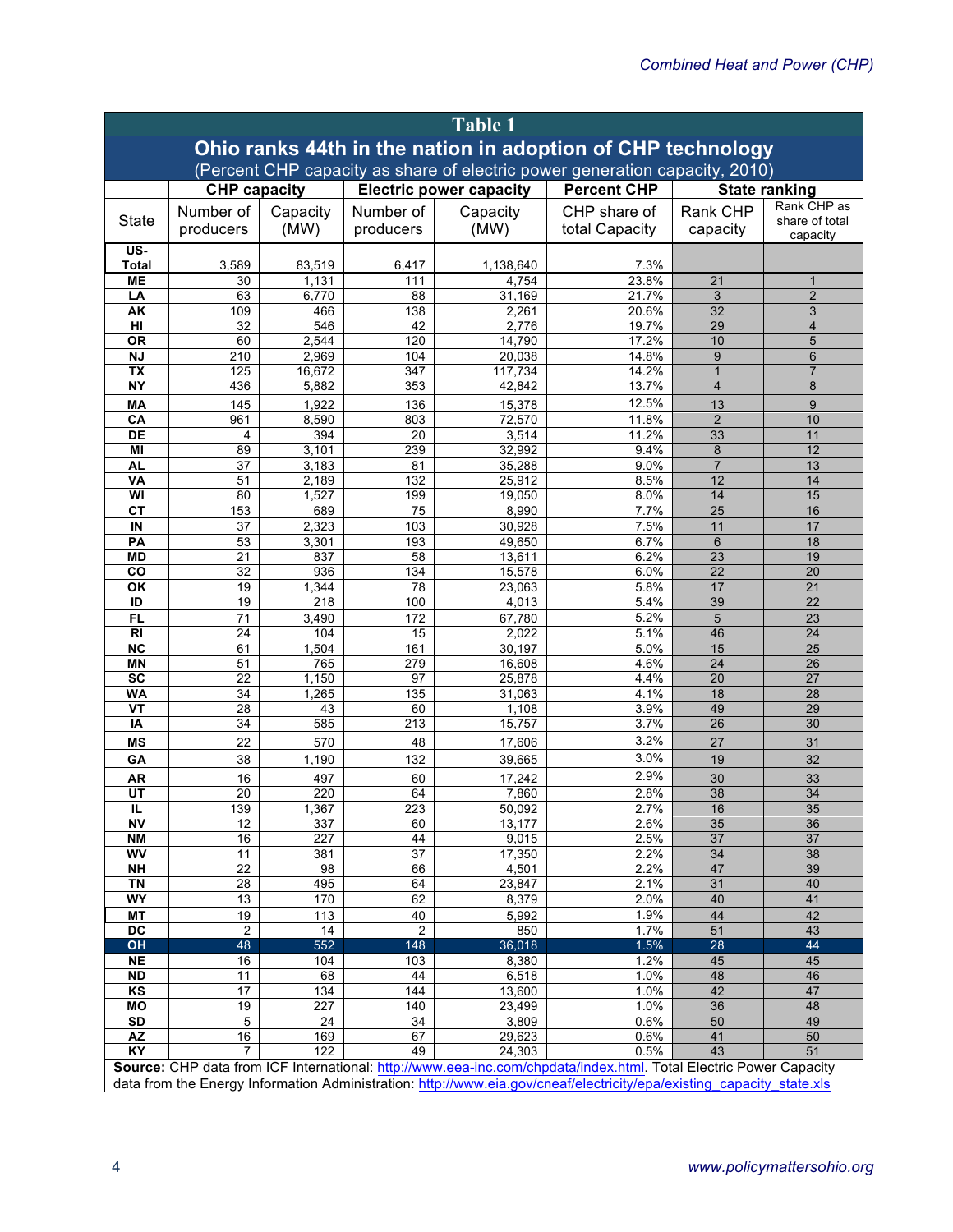# **What is combined heat and power?**

There are two types of combined heat and power (CHP), also known as cogeneration. Conventional CHP uses fuel to generate electricity (normally through an engine, turbine, or fuel cell); heat generated during the production of electricity is captured and recycled to meet the thermal needs of the facility. The second type, waste heat recovery (WHR), captures and recycles heat already being created from an existing industrial process that is normally released to the atmosphere. WHR requires no additional fuel to be used on site. This is "free energy" that would otherwise be lost in the industrial process.

# **CHP versus generating heat and power separately**

Electricity was first generated from falling water. Once most of the easily exploited hydroelectric sources had been tapped, utilities began generating electricity by burning fossil fuels like coal, natural gas, and oil. In these power plants, the heat from burning fossil fuel boils water into steam, which then drives a steam turbine connected to an electric generator. Rather than funneling the spent (lowpressure) steam created in the electricity-generation process toward a useful purpose, our existing centralized electric power system uses a river, lake, or ocean to cool the hot exhaust or large cooling towers to disburse it into the ambient air.

A typical electricity-generating plant is only 30 to 40 percent efficient – that means that less than half of the energy in the fossil fuel ends up generating electricity for consumer use. It also means more fossil fuels are burned than necessary, and needless toxic and carbon emissions are produced. Due to low efficiency rates of electric generation, the overall energy efficiency of a factory is typically in the range of 50 to 55 percent, even for those with relatively efficient on-site boilers (at an 80 percent efficiency level or above) for supplying their thermal energy needs.

If we could transfer the heat lost from the electric power sector to our manufacturers and others, we could reduce enormous amounts of waste heat, while also reducing the need for manufacturers to purchase additional fuel for heating and cooling purposes. Transporting heat requires the use of expensive heavily insulated pipes, with great losses over any distance, and so becomes impractical beyond three miles. Our centralized electrical power system, located at the far corners of the state, means most existing power plants are far too remote to transfer heat to urban industrial centers.

Combined heat and power technology, sometimes referred to as distributed generation or cogeneration, is typically located in facilities on site or near end users who are in need of both electric and heat energy.<sup>6</sup> The CHP system provides at least a portion of the electric load of the customer and the heat generated during the production of electricity is recycled and used to meet thermal needs of the facility (such as industrial process heating and cooling, space heating and cooling, and dehumidification). By using a single fuel source, CHP achieves much higher industrial plant efficiencies than separate heat and power systems, resulting in significantly lower utility bills and related emissions. If all the heat typically rejected in the electric generation process is recovered and used, efficiencies as high as 75 to 85 percent can be achieved. Figure 1 demonstrates how separate heat and power systems require more fossil fuel inputs than combined heat and power technology to produce the same amount of useful energy.

 $6$  Combined Heat and Power Partnership, US Environmental Protection Agency at  $\frac{http://www.epa.gov/chip/}{http://www.epa.gov/chip/}$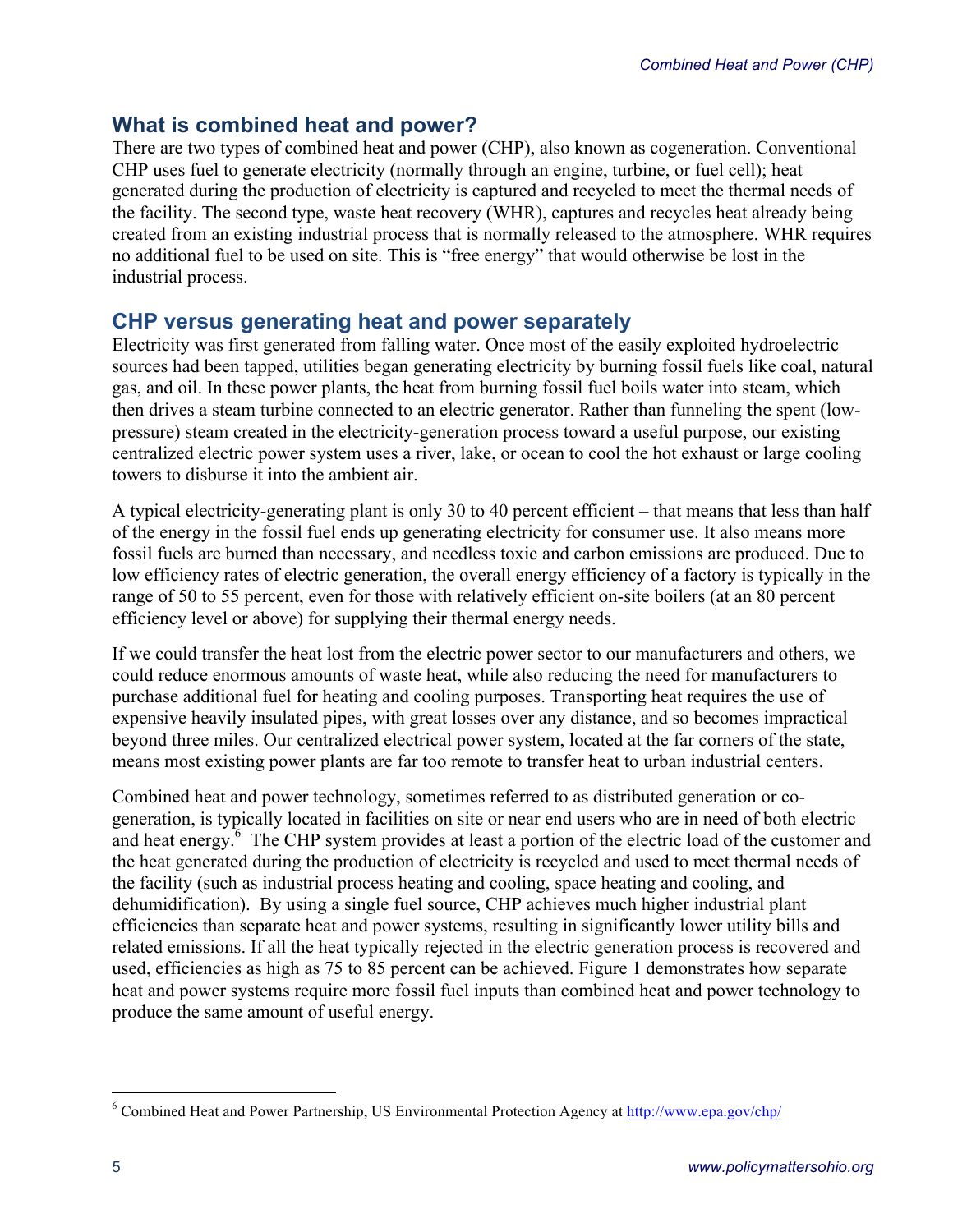### Figure 1

The diagram shows separate heat and power systems require 180 units of fossil fuels to produce 85 units of useful energy (35 units of electricity, 50 units of heat), while a typical CHP system requires only 100, saving the expense of purchasing 80 fossil fuel units.



### **Benefits of combined heat and power to the consumer:**

- Decreases the overall amount of fuel required, particularly fuels purchased from out of state;
- Promotes cost savings from more efficient use of energy, and greater energy productivity (amount of economic output per energy input);
- Can offset the need for a company to purchase electricity at retail prices. In some cases, generates a second revenue stream for firms selling excess electricity to an electric utility;<sup>7</sup>
- Acts as an efficient and cost-effective substitute for back-up power generators in facilities like hospitals and disaster management centers that must have assured power;
- Offers firms greater control over their electricity source for industries in which assured power is desirable, especially during peak-use times (typically hot summer afternoons).

### **Benefits of CHP/WHR to society as a whole:**

- Reduces waste of scarce energy resources, as well as smokestack and thermal pollution;
- Supports development of the biomass industry;<sup>8</sup> creates skilled design and construction jobs (to specify and install the CHP/WHR equipment) and maintenance jobs (to service the CHP/WHR equipment); develops a local supply chain for CHP/WHR equipment and servicing;
- Reduces the need for electric utilities to build expensive and difficult-to-site transmission lines and power plants. Compared to central power plants, CHP requires less investment in transmission and distribution infrastructure and has fewer associated expenses.

 $7$  Types of CHP Systems include: Gas turbines; microturbines; steam turbines; reciprocating engines — either sparkignition or compression-ignition (diesel); and fuel cells.<br><sup>8</sup> "Biomass CHP," Combined Heat and Power Partnership, US Environmental Protection Agency at:

http://www.epa.gov/chp/basic/renewable.html.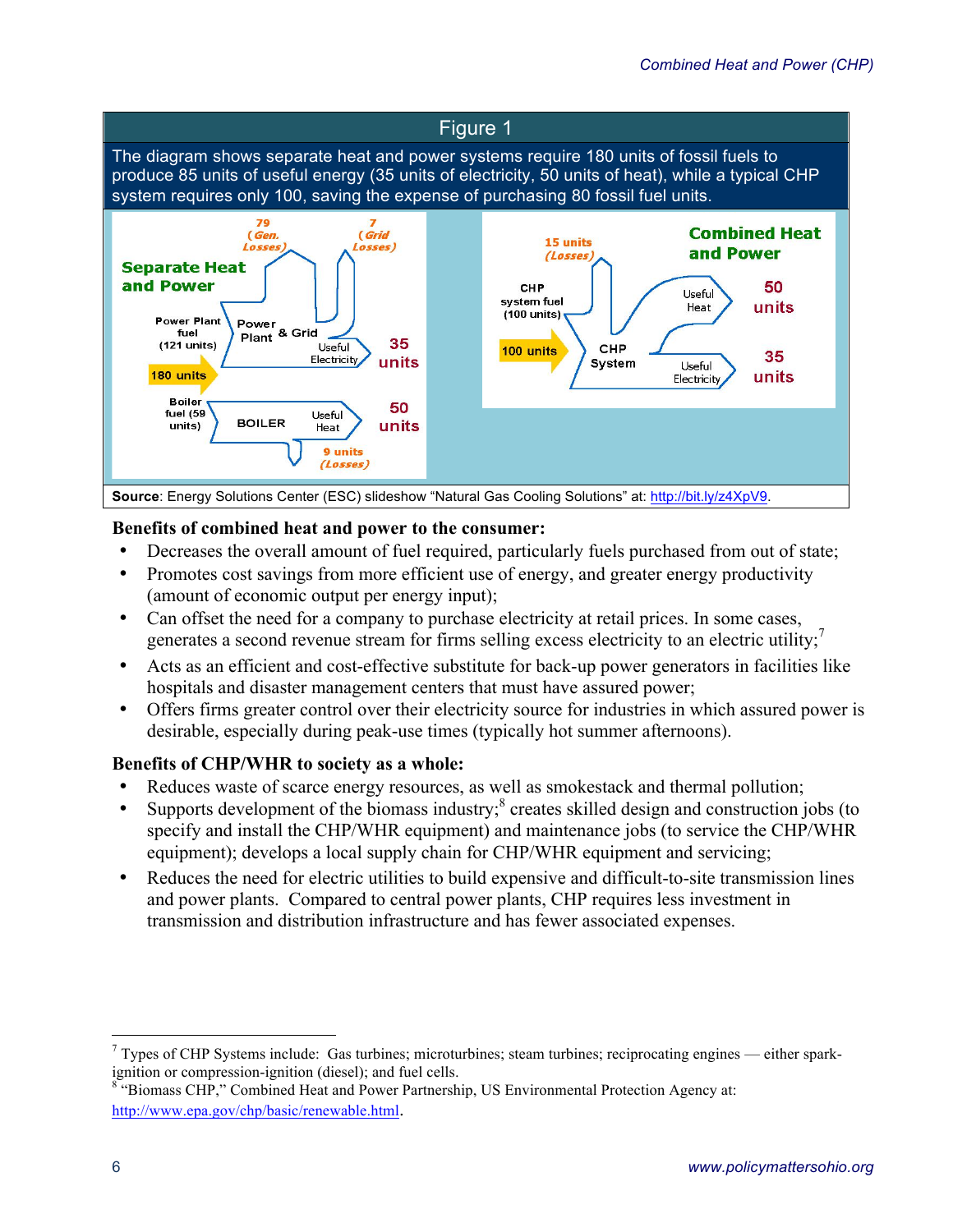# **Prime candidates for CHP investments**

Early targets for CHP/WHR investments include entities that use large quantities of both electric and heat energy at the same time (their use loads are "coincident"). Other good candidates use heat energy throughout the year (for steam, hot or chilled water, process heat, refrigeration, dehumidification), produce waste heat, or demand power reliability.<sup>9</sup> Table 2 lists industries that make good potential first candidates for combined heat and power technologies due to their relatively consistent use of heat throughout the year. Most large commercial and residential buildings can also use CHP and WHR for space heating and cooling. As far back as 1882, Thomas Edison piped the steam left over from electricity generation at his power plant to warm surrounding buildings.

| Table 2                                                                                                                                                                                       |  |  |  |  |  |
|-----------------------------------------------------------------------------------------------------------------------------------------------------------------------------------------------|--|--|--|--|--|
| Heat- and electricity-intensive industries that may benefit from CHP and WHR                                                                                                                  |  |  |  |  |  |
| <b>Utilities:</b> Making electricity; compressing natural gas; pumping water, sewage                                                                                                          |  |  |  |  |  |
| <b>Manufacturing</b>                                                                                                                                                                          |  |  |  |  |  |
| <b>Paper:</b> Pulping, drying paper                                                                                                                                                           |  |  |  |  |  |
| Metals: Refining, melting iron, steel, other metals; making coke; hot pickling/galvanizing, tempering, annealing steel; heat<br>treating metals; cleaning metals                              |  |  |  |  |  |
| Chemicals and plastics: Refining oil; promoting chemical reactions; melting plastics, resin; heating glue; drying paint;<br>pumping oil                                                       |  |  |  |  |  |
| Ceramics: Drying, firing pottery; melting, firing glass; drying, baking limestone; melting silicon, growing crystalline boules                                                                |  |  |  |  |  |
| Food Preparation and Preservation: Cleaning, drying, cooking, baking, canning foodstuffs; refining food oil                                                                                   |  |  |  |  |  |
| Farming: Heating barns and greenhouses, keeping animals and plants warm                                                                                                                       |  |  |  |  |  |
| <b>Waste Management:</b> Drying sludge                                                                                                                                                        |  |  |  |  |  |
| Health Care and Social Assistance: CHP in lieu of back-up generators for reliable power for emergency equipment; heating<br>residential facilities; laundering clothes, sterilizing equipment |  |  |  |  |  |
| Educational, Human Services: Heating large residential facilities (dormitories, residential care, prisons)                                                                                    |  |  |  |  |  |
| Accommodation and Food Service: Washing, drying dishes; laundering linens; cooking food                                                                                                       |  |  |  |  |  |
|                                                                                                                                                                                               |  |  |  |  |  |

### **Ohio's manufacturing sector is a prime first target for CHP development opportunities.**

Industry, made up of manufacturing, agricultural activities, construction, and mining, is Ohio's largest energy-consuming sector, accounting for 1/3 of our state's energy use. Manufacturers consume 90 percent of that industrial energy use in two primary ways: they burn fuels on site, largely to heat chemicals, metals, wood, and glass in various industrial processes, but also to heat and cool buildings and to power vehicles; and they access the electric power grid largely to run electric motors that drive metal cutting and forming tools, power welding tools, electric furnaces, and electric forklifts. Electricity is also used to light, heat, and cool buildings. Ohio manufacturers spent an estimated \$5.9 billion on energy in 2008, and \$4.4 billion in 2009 (more than one quarter the amount of their payroll costs). Nearly half of that was spent to purchase fuels for onsite heating and cooling purposes, while slightly more than half was spent on electricity to meet power needs.

**Ohio examples.** Table 3 shows Ohio has 552 MW of combined heat and power capacity already in existence, approximately 80 percent of which can be found in the manufacturing sector. For perspective, if the 552 MW were to be used in the residential sector, it would be enough to power more than 450,000 homes. Appendix 1 provides greater detail on several of these projects. Examples of CHP adopters include manufacturers of steel and other primary metals, automobiles,

<sup>&</sup>lt;sup>9</sup> See the CHP Project Development Handbook from the U.S. EPA and CHP Partnership at http://1.usa.gov/y81EXK.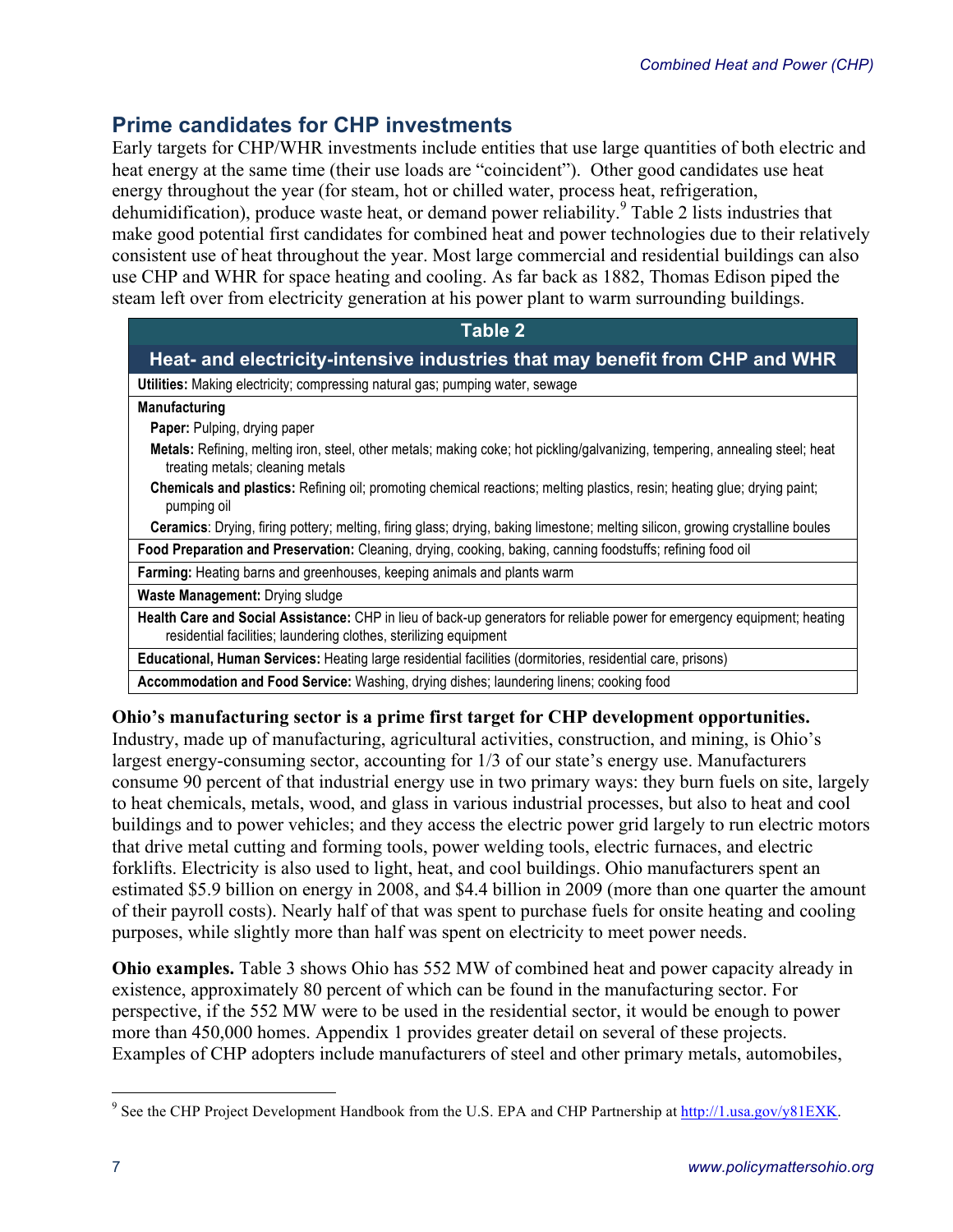tires, food and wood products, pulp and paper, and petroleum refineries. Other CHP adopters are found in the agricultural sector; the public sector, including wastewater treatment facilities; at universities; and in the commercial sector, such as hospitals. While many interesting projects are already in existence, much more can be done.

| Table 3                                                          |                                       |                                       |                       |              |         |          |                |
|------------------------------------------------------------------|---------------------------------------|---------------------------------------|-----------------------|--------------|---------|----------|----------------|
| Ohio combined heat and power (CHP) systems, 2010                 |                                       |                                       |                       |              |         |          |                |
|                                                                  |                                       |                                       |                       |              |         | Capacity | Fuel           |
| City                                                             | Organization                          | <b>Facility</b>                       | <b>Application</b>    | <b>NAICS</b> | Op year | (KW)     | <b>Type</b>    |
| <b>Agriculture</b>                                               |                                       |                                       |                       |              |         |          |                |
| Montpelier                                                       | <b>Bridgewater Dairy</b>              | <b>Bridgewater Dairy</b>              | Agriculture           | 11212        | 2008    | 800      | <b>BIOMASS</b> |
| <b>Ft Recovery</b>                                               | Wenning Poultry Farm                  | Wenning Poultry Farm                  | Agriculture           | 11231        | 2008    | 600      | <b>BIOMASS</b> |
| <b>Total agriculture CHP capacity</b>                            |                                       |                                       |                       |              |         | 1,400    |                |
| Percent existing CHP capacity found in agricultural sector       | 0.3%                                  |                                       |                       |              |         |          |                |
| <b>Manufacturing</b>                                             |                                       |                                       |                       |              |         |          |                |
|                                                                  | <b>Energy Development</b>             |                                       |                       |              |         |          |                |
| Ashtabula                                                        | Services                              | <b>Bygen Corporation</b>              | Chemicals             | 325          | 1991    | 3,300    | <b>NG</b>      |
| Cleveland                                                        | Synthetic Products Co                 | Synthetic Products Co                 | Chemicals             | 325          | 1986    | 650      | N <sub>G</sub> |
|                                                                  | <b>Trigen-Cinergy Solutions</b>       | Millennium                            |                       |              |         |          |                |
| Ashtabula                                                        | <b>LLC</b>                            | Inorganic Chemicals                   | Chemicals             | 325131       | 2001    | 28,000   | <b>NG</b>      |
| Cincinnati                                                       | Procter & Gamble Co                   | Ivorydale                             | Chemicals             | 325611       | 1965    | 12,500   | COAL           |
| Rittman                                                          | Morton Salt Co.                       | Morton Salt                           | Chemicals             | 325998       | 1986    | 1,875    | COAL           |
|                                                                  | Diamond Crystal Salt                  | Diamond Crystal Salt                  |                       |              |         |          |                |
| Akron                                                            | Company                               | Company                               | Chemicals             | 325998       | 1960    | 1,100    | COAL           |
| Waverly                                                          | Mill's Pride LP                       | Mills Pride                           | Furniture             | 337112       | 1988    | 1,000    | <b>WOOD</b>    |
| Cleveland                                                        | Resource Capital                      | <b>Empire Industries</b>              | Machinery             | 333          | 1987    | 700      | <b>NG</b>      |
| Mansfield                                                        | <b>Broshco Fabricated</b><br>Products | <b>Broshco Fabricated</b><br>Products | <b>Primary Metals</b> | 331          | 2000    | 4,550    | <b>NG</b>      |
| Cleveland                                                        | ArcelorMittal-Cleveland               | Cleveland                             | <b>Primary Metals</b> | 331111       | 1950    | 45,000   | <b>WAST</b>    |
| Mingo Junction                                                   | RG Steel-Wheeling                     | Wheeling                              | <b>Primary Metals</b> | 331111       | 1997    | 32,000   | <b>WAST</b>    |
| Warren                                                           | RG Steel-Warren                       | Warren                                | <b>Primary Metals</b> | 331111       | 1934    | 20,500   | <b>NG</b>      |
| Chillicothe                                                      | <b>Mead Corporation</b>               | <b>Mead Corporation</b>               | Pulp and Paper        | 322121       | 1952    | 81,000   | <b>COAL</b>    |
|                                                                  |                                       | <b>Smart Papers Hamilton</b>          |                       |              |         |          |                |
| Hamilton                                                         | <b>Smart Papers</b>                   | Plant                                 | Pulp and Paper        | 322121       | 2009    | 40,000   | COAL           |
|                                                                  | Smart Paper/ Champion                 |                                       |                       |              |         |          |                |
| Hamilton                                                         | <b>International Corporation</b>      | Hamilton Mill                         | Pulp and Paper        | 322121       | 1991    | 26,280   | COAL           |
|                                                                  | Smurfit Stone Container               | Stone Container                       |                       |              |         |          |                |
| Coshocton                                                        | Corporation                           | Corporation                           | Pulp and Paper        | 32213        | 1982    | 15,600   | <b>NG</b>      |
|                                                                  | Jefferson Smurfit                     | Jefferson Smurfit                     |                       |              |         |          |                |
| Lockland                                                         | Corporation                           | Corporation                           | Pulp and Paper        | 32213        | 1935    | 8,000    | COAL           |
|                                                                  | Packaging Corporation                 | Packaging Corporation                 |                       |              |         |          |                |
| Rittman                                                          | Of America                            | Of America                            | Pulp and Paper        | 32213        | 1928    | 14,000   | COAL           |
|                                                                  |                                       | Warmington Road                       |                       |              |         |          |                |
| Massillon                                                        | Greif Board Corporation               | Facility                              | Pulp and Paper        | 32213        | 1998    | 6,850    | <b>NG</b>      |
| Oregon                                                           | Toledo                                | Toledo                                | Refining              | 32411        | 1986    | 6,000    | <b>WAST</b>    |
|                                                                  | Haverhill Coke /                      |                                       |                       |              |         |          |                |
| Haverhill                                                        | SunCoke Energy                        | <b>Haverhill Facility</b>             | Refining              | 324199       | 2008    | 46,000   | <b>WAST</b>    |
| Akron                                                            | Goodyear Tire & Rubber                | Goodyear Tire & Rubber                | Rubber/Plastics       | 326211       | 1953    | 40,000   | COAL           |
| Mansfield                                                        | <b>Jay Plastics</b>                   | <b>Jay Plastics</b>                   | Rubber/Plastics       | 326199       | 1997    | 1,900    | N <sub>G</sub> |
|                                                                  | International                         |                                       |                       |              |         |          |                |
|                                                                  | Cogeneration                          |                                       | Transportation        |              |         |          |                |
| Cincinnati                                                       | Corporation                           | Clarke Gm Diesel                      | Equip.                | 336          | 1990    | 75       | <b>NG</b>      |
| Archbold                                                         | Sauder Woodworking                    | Sauder Woodworks Plt                  | <b>Wood Products</b>  | 321113       | 1993    | 7,200    | <b>WOOD</b>    |
| New Knoxville                                                    | Hoge Lumber Co                        | Hoge Lumber Co                        | <b>Wood Products</b>  | 321113       | 1972    | 3,700    | <b>WOOD</b>    |
| Total manufacturing CHP capacity (KW)                            |                                       |                                       |                       |              |         |          |                |
| Percent of Ohio CHP capacity that is in the manufacturing sector |                                       |                                       |                       |              |         |          |                |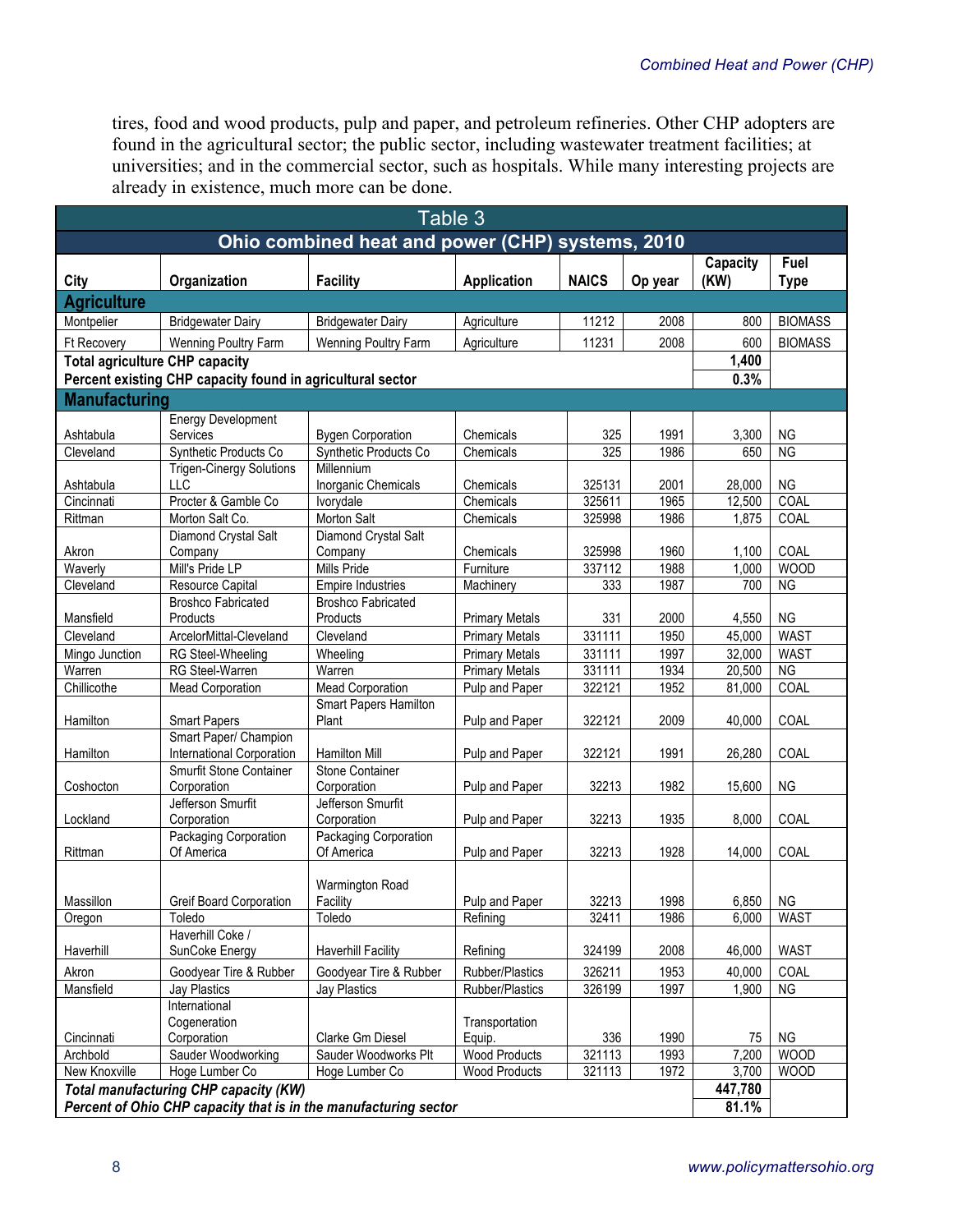| <b>Commercial sector</b>                                                                                                                     |                                                   |                                  |                                |                |              |                |                             |  |
|----------------------------------------------------------------------------------------------------------------------------------------------|---------------------------------------------------|----------------------------------|--------------------------------|----------------|--------------|----------------|-----------------------------|--|
| Toledo                                                                                                                                       | St. Charles Hospital                              | St. Charles Hospital             | Hospitals                      | 62211          | 1999         | 1,100          | <b>NG</b>                   |  |
|                                                                                                                                              | <b>Cogeneration Partners Of</b>                   |                                  |                                |                |              |                |                             |  |
| Cleveland                                                                                                                                    | America                                           | Deaconess Hospital               | Hospitals                      | 62211          | 1987         | 665            | <b>NG</b>                   |  |
|                                                                                                                                              | EUA/Highland                                      | Radisson Beachwood               |                                |                |              |                |                             |  |
| Beachwood                                                                                                                                    | Energy Partners, L.P.                             | Inn                              | Hotels                         | 72111          | 1989         | 100            | <b>NG</b>                   |  |
| Toledo                                                                                                                                       | <b>BHP Energy Solution</b>                        | Toledo Art Museum                | Museums/Zoos                   | 71211          | 2004         | 240            | <b>NG</b>                   |  |
|                                                                                                                                              |                                                   |                                  | Amusement/                     |                |              |                |                             |  |
| Mansfield                                                                                                                                    | Mansfield Area YMCA                               | Mansfield YMCA                   | Recreation                     | 71394          | 2000         | 150            | <b>NG</b>                   |  |
| Total commercial sector CHP capacity (KW)                                                                                                    | 2,255                                             |                                  |                                |                |              |                |                             |  |
| Percent Ohio CHP capacity in the commercial sector                                                                                           | 0.4%                                              |                                  |                                |                |              |                |                             |  |
| <b>Universities and colleges</b>                                                                                                             |                                                   |                                  |                                |                |              |                |                             |  |
| Cincinnati                                                                                                                                   | Univ. of Cincinnati                               | Univ. of Cincinnati              | Colleges/Univ.                 | 62231          | 2004         | 48,000         | <b>NG</b>                   |  |
| Kent                                                                                                                                         | Kent State University                             | Kent State University            | Colleges/Univ.                 | 61131          | 2003         | 12,400         | <b>NG</b>                   |  |
| Toledo                                                                                                                                       | Medical Coll. of OH                               | Medical Coll. of OH              | Colleges/Univ.                 | 61131          | 1989         | 8,900          | <b>NG</b>                   |  |
| Columbus                                                                                                                                     | Ohio State University                             | Mccracken Power Pt               | Colleges/Univ.                 | 61131          | 1988         | 3,125          | COAL                        |  |
| Oberlin                                                                                                                                      | Oberlin College                                   | Oberlin College                  | Colleges/Univ.                 | 61131          | 1984         | 773            | COAL                        |  |
| Wooster                                                                                                                                      | College of Wooster                                | College of Wooster               | Colleges/Univ.                 | 61131          | 1992         | 375            | COAL                        |  |
|                                                                                                                                              | Total universities and colleges CHP capacity (KW) |                                  |                                |                |              | 73,573         |                             |  |
|                                                                                                                                              | Total universities and colleges CHP capacity (%)  |                                  |                                |                |              | 13.3%          |                             |  |
| Local government                                                                                                                             |                                                   |                                  |                                |                |              |                |                             |  |
|                                                                                                                                              |                                                   | Akron Recycle Energy             | Solid Waste                    |                |              |                |                             |  |
| Akron                                                                                                                                        | Akron City Of                                     | Plant                            | Facilities                     | 562212         | 1979         | 2,000          | <b>WOOD</b>                 |  |
|                                                                                                                                              |                                                   | Department of Public             |                                |                |              |                |                             |  |
|                                                                                                                                              | <b>KB Composting Services,</b>                    | Services Composting              | Solid Waste                    |                |              |                |                             |  |
| Akron                                                                                                                                        | Inc.                                              | Facility                         | Facilities                     | 562212         | 2008         | 335            | <b>BIOMASS</b>              |  |
|                                                                                                                                              | Lima Wastewater                                   | Lima Wastewater                  | Wastewater                     |                |              |                |                             |  |
| Lima                                                                                                                                         | <b>Treatment Plant</b>                            | <b>Treatment Plant</b>           | Treatment                      | 562111         | 2003         | 90             | <b>BIOMASS</b>              |  |
|                                                                                                                                              |                                                   | Toledo Wastewater                | Wastewater                     |                |              |                |                             |  |
| Toledo<br>Hamilton                                                                                                                           | City of Toledo<br>City of Hamilton                | <b>Treatment Plant</b>           | Treatment                      | 11231          | 2008<br>1971 | 6,200          | <b>BIOMASS</b><br><b>NG</b> |  |
| Wooster                                                                                                                                      | City of Wooster                                   | City Building<br>City of Wooster | General Gov't<br>General Gov't | 92119<br>92119 | 2006         | 16,000<br>375  | <b>BIOMASS</b>              |  |
|                                                                                                                                              | SeaGate Convention                                | SeaGate Convention               |                                |                |              |                |                             |  |
| Toledo                                                                                                                                       | Centre                                            | Centre                           | General Gov't                  | 92119          | 2005         | 240            | <b>NG</b>                   |  |
| Total local government (KW)                                                                                                                  | 25,240                                            |                                  |                                |                |              |                |                             |  |
| Total local government (%)                                                                                                                   |                                                   |                                  |                                |                |              | 4.6%           |                             |  |
| <b>Military/national security</b>                                                                                                            |                                                   |                                  |                                |                |              |                |                             |  |
|                                                                                                                                              |                                                   |                                  |                                |                |              |                |                             |  |
| Fairborn                                                                                                                                     | Wright Patterson AFB                              | Wright Patterson AFB             | Nat. Security                  | 92811          | 2002         | 2,075<br>2,075 | WAST                        |  |
| Total military/national security (KW)                                                                                                        |                                                   |                                  |                                |                |              |                |                             |  |
| Total military/national security (%)                                                                                                         |                                                   |                                  |                                |                |              |                |                             |  |
| <b>Residential</b><br>Private Residence<br>Private Homes<br>Private Residence<br>81411<br>1992                                               |                                                   |                                  |                                |                |              |                |                             |  |
| Paris                                                                                                                                        | 115<br>115                                        | <b>NG</b>                        |                                |                |              |                |                             |  |
| <b>Total Residential CHP Capacity</b>                                                                                                        |                                                   |                                  |                                |                |              |                |                             |  |
| Percent CHP Capacity that is in the Residential Sector                                                                                       |                                                   |                                  |                                |                |              |                |                             |  |
| <b>Total Ohio CHP capacity (KW)</b>                                                                                                          |                                                   |                                  |                                |                |              |                |                             |  |
| Data from CFI: http://www.eea-inc.com/chpdata/index.html; B/ST=Boiler/Steam Turbine; CT=Combustion Turbine; NG=Natural Gas; MT=Microturbine; |                                                   |                                  |                                |                |              |                |                             |  |
| WAST=Waste Heat; ERENG= Reciprocating Engine; OTR=Other                                                                                      |                                                   |                                  |                                |                |              |                |                             |  |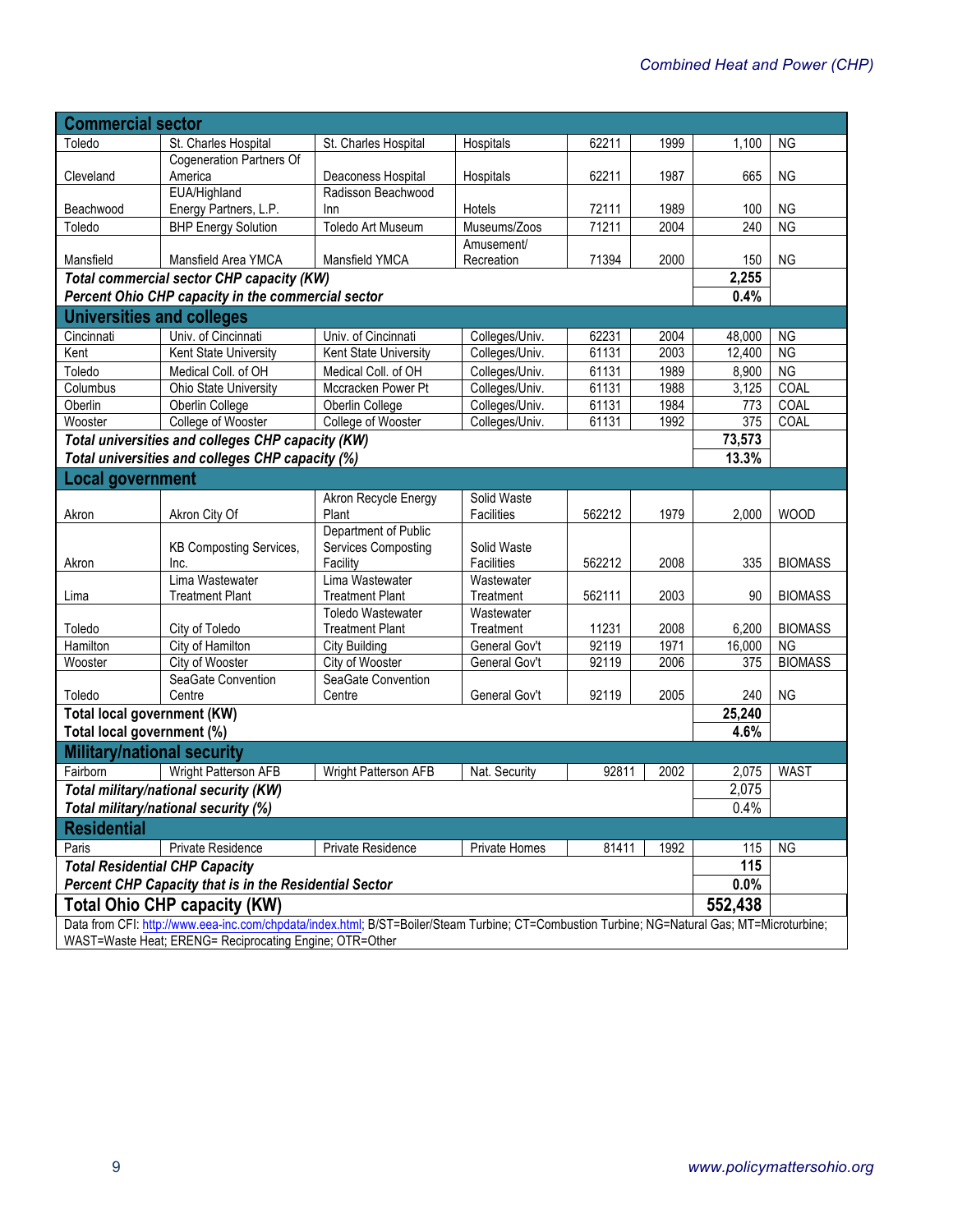# **Barriers to greater CHP adoption**

If Ohio were increase its CHP and WHR capacity by an additional 10 percent, we would see \$1.3 billion in annual energy savings and reduce emissions by 13 million metric tons, the equivalent of taking 2.3 million cars, or nearly 30 percent of passenger vehicles registered in the state, off the road. The \$5.4 billion capital investment needed to make this transition would create more than 20,000 jobs.<sup>10</sup> Ohio, with its strong manufacturing base, could also be a leader in producing gas and steam turbines, high-pressure steam lines, valves, and the other essential components of CHP systems. Furthermore, CHP technologies can use biomass or biogas for fuel, so CHP could be a boon to Ohio's agricultural sector. As this section shows, however, there are obstacles to reaching that target.

**Ohio's clean energy laws do not effectively promote CHP.** Aggressive alternative energy and energy efficiency requirements for our electric utilities helped jumpstart renewable energy and efficiency industries in Ohio, but have been less effective in promoting CHP development.<sup>11</sup> Ohio law requires 25 percent of the electricity generated in Ohio to come from alternative energy by 2025, at least 12.5 percent of which must come from renewable energy sources like solar, wind, geothermal, and biomass.<sup>12</sup> The other half can be procured from renewable energy or advanced energy technologies, the latter of which is defined to include combined heat and power. The renewable energy requirement includes annual benchmarks to ensure utilities make continual progress in the development of renewable energy between now and 2025. There are no equivalent benchmarks for the other half of the alternative energy standard for any of the advanced energy technologies like CHP. As a result, there is no incentive for utilities to secure CHP resources before 2025. Ohio also has an energy efficiency standard that requires electric utilities to become 22 percent more efficient by 2025, but it does not specifically allow for combined heat and power as a way to meet that standard.

**The CHP incentive program under Ohio's Advanced Energy Fund was discontinued.** At one point, an incentive program housed in the Ohio Department of Development's Energy Office used grants from Ohio's Advanced Energy Fund to encourage adoption of CHP technology. The program was small to begin with, has since expired, the Advanced Energy Fund has been depleted, and collections for the fund have stopped (there used to be a small clean energy surcharge on our electric bills).

**Manufacturers are not in the energy business.** Manufacturers are not energy experts and reducing operating costs from energy use tends to be less of a priority than increasing revenues from product sales. Plus, historically low gas prices and relatively low electricity prices, in part due to special arrangements, economic development side deals, and ratepayer cross subsidies that make industrial electricity rates artificially low, have further hindered adoption of this technology.

**Ohio's municipal utilities and rural cooperatives often do not have the technical capacity to enable direct investments in combined heat and power.** Even Ohio's investor-owned utilities have not developed the skills needed for thermal energy production, distribution or integration into industrial facilities. Ohio's municipal utilities largely rely on American Municipal Power-Ohio to

<sup>&</sup>lt;sup>10</sup> Amanda Woodrum, Policy Matters Ohio, *Greening Ohio Industry (2009)* at  $\frac{http://bit.ly/x4Bwpx}{http://bit.ly/x4Bwpx}$ .<br><sup>11</sup> See Policy Matters Ohio, *Energy Standards at Work: Ohio Senate Bill 221 Creates a Cleaner Economy (2010)*, at

http://www.policymattersohio.org/energy-standards-at-work-ohio-senate-bill-221-creates-a-cleaner-economy. 12 See ORC § 4928.64 *Electric distribution utility to provide electricity from alternative energy resources* at

http://codes.ohio.gov/orc/4928.64.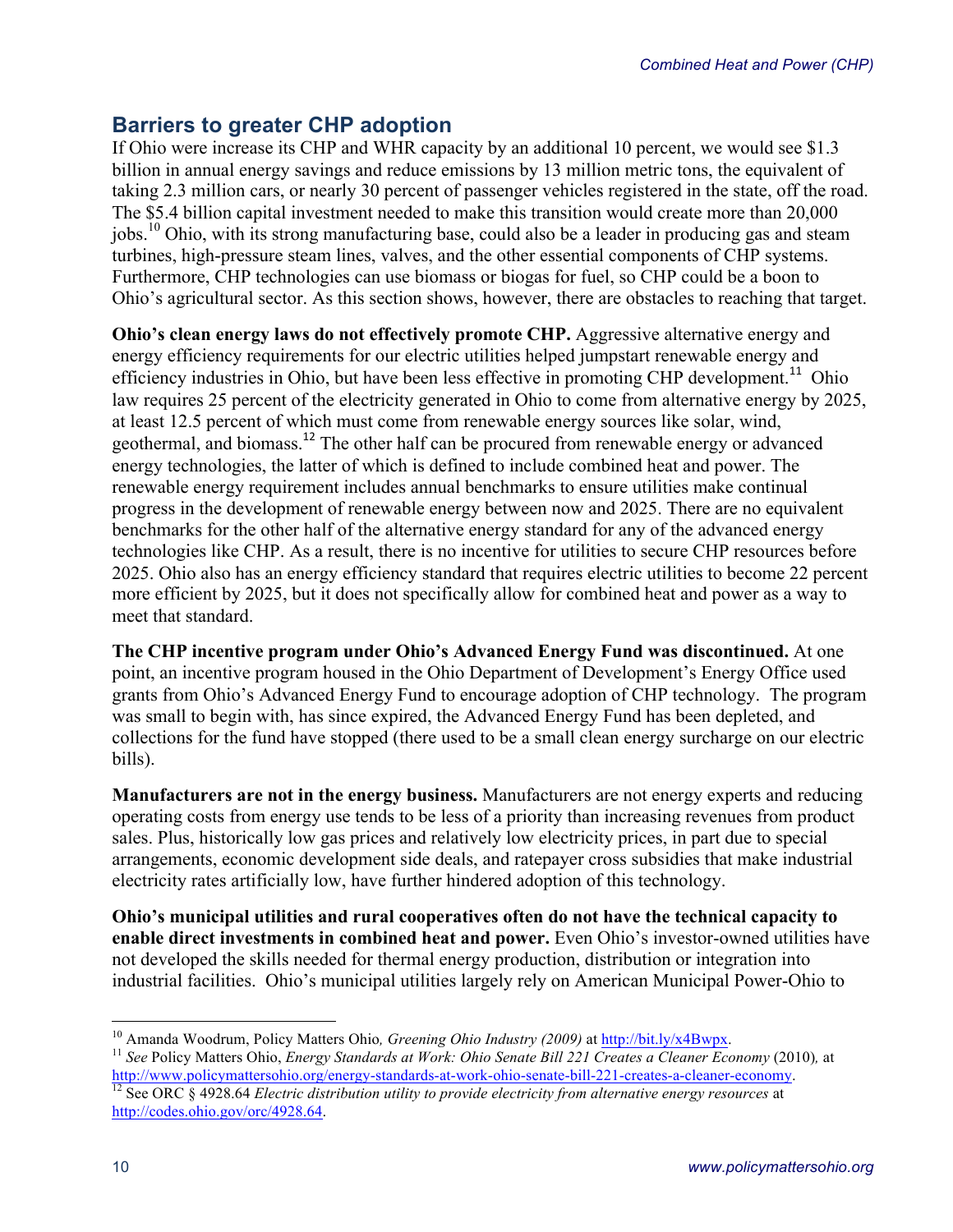develop, manage, and supply their electric power. In the past, AMP-Ohio has depended heavily on centralized coal-fired power, but more recently has begun exploring CHP opportunities.

**The Ohio Constitution may limit the state's ability to directly finance CHP projects.** Article VIII, Section 13 of the Ohio Constitution reads, in part: "Except for facilities for pollution control or solid waste disposal, as determined by law, no guarantees or loans and no lending of aid or credit shall be made under the laws enacted pursuant to this section of the constitution for facilities to be constructed for the purpose of providing electric or gas utility service to the public." This has historically been interpreted to mean the state cannot finance power projects, including combined heat and power, unless they are determined to be a facility for pollution control**.**

**Heat and power are considered separately.**Two energy systems have evolved to meet heat and power needs separately, via gas and electric utilities. It requires unconventional thinking across two systems to realize the economic efficiencies created by combined heat and power.

# **Recommendations**

To counter these barriers, state and local governments can implement policies to promote CHP development.

**The state of Ohio should support local CHP development efforts by encouraging Ohio's investor-owned utilities to become willing partners***.* By creating an implementation schedule for existing CHP/WHR requirements under Ohio's alternative energy standard, with specific annual targets, we can encourage Ohio's investor-owned utilities to become more cooperative partners in promoting CHP/WHR development opportunities in the near term. Essentially, we would be creating a CHP/WHR "carve-out" within Ohio's alternative energy standard, similar to the renewable energy and solar requirements.

**Cities in Ohio can provide "green incentives" to manufacturers as an economic development tool.** Ohio manufacturers pay seven times more for energy than they do for state and local taxes. However, manufacturers are not in the energy business and may not have the awareness, time, technical capacity, or motivation it takes to sort out energy-saving opportunities. Local economic development officials, however, working with energy, technical, and financing partners, can help manufacturers take advantage of CHP/WHR opportunities. Green incentives – access to cheap and clean light, heat, and power – can help improve a company's energy productivity without the negative impact tax incentives would have on already strained state and local budgets. This strategy is better for the environment (and community) than existing economic development approaches. Cities can offer manufacturers green incentives by arranging long-term power purchasing agreements for affordable clean energy; co-locating industries within eco-industrial parks where heat and power energy resources can be shared cheaply; or by purchasing excess power generated by manufacturers that have invested in on-site CHP or WHR facilities (via CLEAN contracts discussed further below).

1. **Help arrange long-term Power Purchase Agreements (PPAs) with manufacturers and other businesses for affordable and clean light, heat, and power.** Long-term power purchase agreements reduce the risk to manufacturers from the volatility of fossil fuel energy prices, while also assuring utilities a guaranteed rate of return. To ensure access to clean energy at low rates, cities could use PPAs as a development tool, working with Ohio's investor-owned utilities (IOUs), investigating the use of municipal power authority to "acquire, construct, own, lease, and operate" light, heat, and power facilities (there are some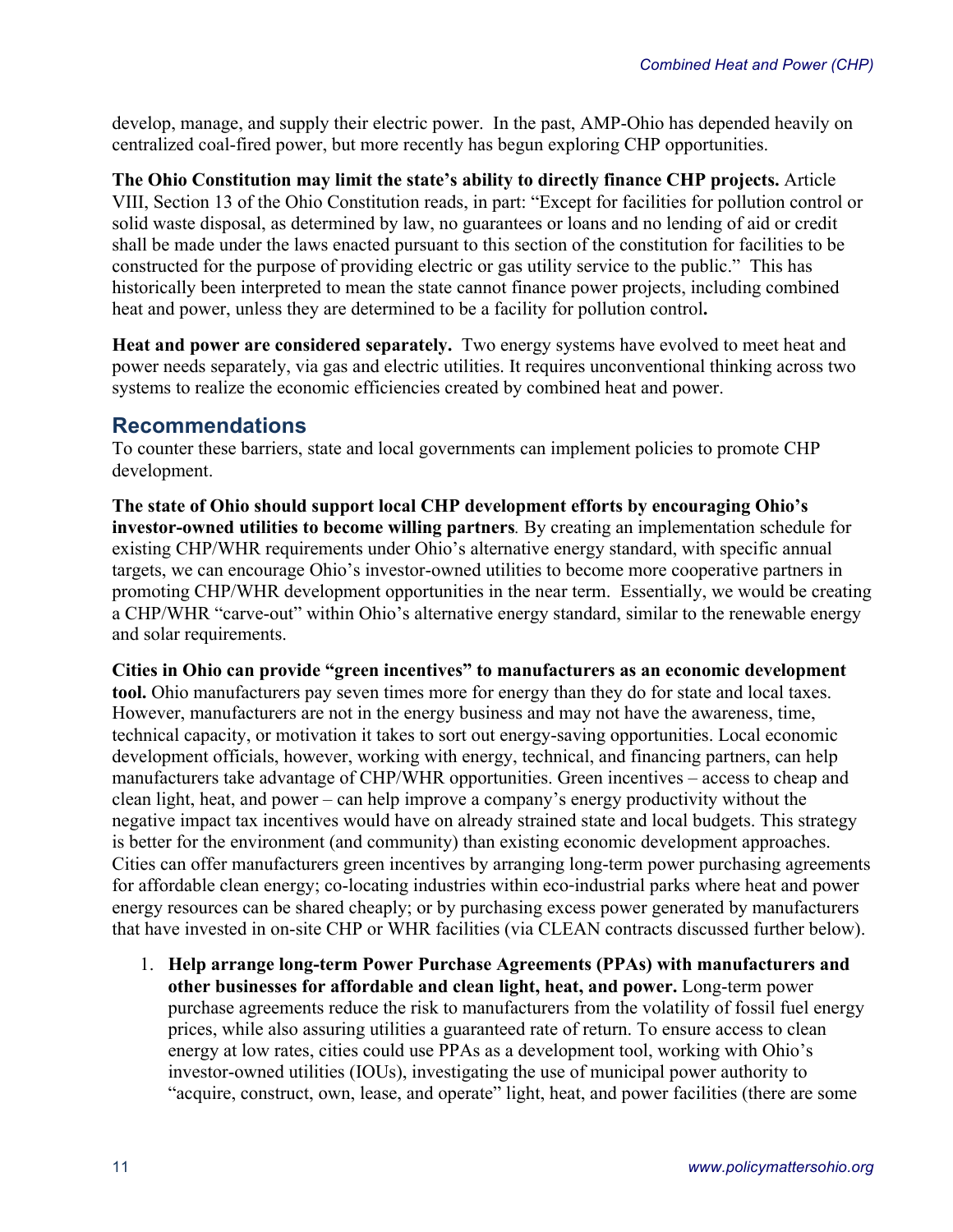federal limitations here), or joining others to form a CHP buying group to make the purchase.<sup>13</sup> For example, as part of a legal settlement at the Public Utilities Commission of Ohio, the investor-owned utility American Electric Power set an aggressive goal for CHP development within its service territory of 350 MW (although that settlement has been rejected by the PUCO for other reasons which puts the goal in question). Duke Ohio has proposed to conduct a CHP feasibility study as part of its three-year efficiency plan. Other IOUs might be encouraged to undertake similar programs if a CHP/WHR "carve-out" were created within Ohio's existing alternative energy standard for electric utilities (as mentioned above). Cities can also employ their municipal power authority in lieu of working with investor-owned utilities in order to undertake these projects and offer green incentives. To do so, cities can work with CHP and WHR development companies or consultants with the technical expertise to develop these projects such as the local companies Middough Inc., BHP Energy, Echogen Power Systems, and PSI engineering, or the Chicago-based company Recycled Energy Development. The Energy Resources Center at the University of Illinois at Chicago is also an excellent source for unbiased information for cities in the early stages of exploring opportunities.

- 2. **Redevelop industrial parks into eco-industrial parks and ensure manufacturers have access to efficient light, heat and power resources at a low cost.** An eco-industrial park is a community of manufacturers and other businesses that collaborate to manage energy, water and materials in a way that jointly improves efficiency.<sup>14</sup> Existing eco-industrial parks include one that converts landfill gas into the park's energy system, one that runs a biomass electricity generation plant for a manufacturing company, and one that co-locates firms with a gas-fired power plant. Some cities recruit new industry by offering infrastructure and lower overhead costs (such as green incentives). Some develop green industry networks around an anchor power plant. Nearby eco-industrial parks help identify where one industry's waste can be another industry's raw material, such as waste heat recovery opportunities.
- 3. **Work with municipal utilities, investor-owned utilities, or rural electric cooperatives to purchase excess power generated by manufacturers via CLEAN contracts** and distributed power on the grid (CLEAN stands for Clean Local Energy Accessible Now). The CLEAN contract program in Ontario, Canada serves as a good model.<sup>15</sup> The Ontario Power Authority has engaged in numerous 20-year CLEAN contracts for a total of nearly 400 megawatts of community-owned, renewable energy projects within the province. The CLEAN contract program pays a predetermined rate for clean energy generated. The rate paid varies according

<sup>&</sup>lt;sup>13</sup> Article 18, Section 4 of the Ohio Constitution states "Any municipality may acquire, construct, own, lease and operate within or without its corporate limits, any public utility the product or service of which is or is to be supplied to the municipality or its inhabitants, and may contract with other for any such product or service." See also Ohio Revised Code, Section 4933.02, http://www.legislature.state.oh.us/constitution.cfm?Part=18&Section=0, which says gas or electric utilities may manufacture and supply both electricity and gas: "every corporation organized under the laws of this state to manufacture and supply artificial gas for light, heat, or power purposes and every corporation organized under the laws of this state to manufacture and supply electricity for light, heat, or power purposes, subject to statutory provisions relating to the granting of franchises by municipal corporations for any such purpose in force at the time of granting the franchise, may manufacture and supply electricity and artificial gas, respectively, for light, heat, or power purposes. Such corporations may make all contracts and do all things necessary and convenient for furnishing electricity and artificial gas for both public and private objects." http://law.onecle.com/ohio/public-utilities/ch4933.html

<sup>&</sup>lt;sup>14</sup> "Eco-Industrial Parks (EIP)," Indigo Development at  $\frac{http://www.indigodev.com/index.html}{http://www.indigodev.com/index.html}$ <br><sup>15</sup> Often referred to as a feed-in tariff.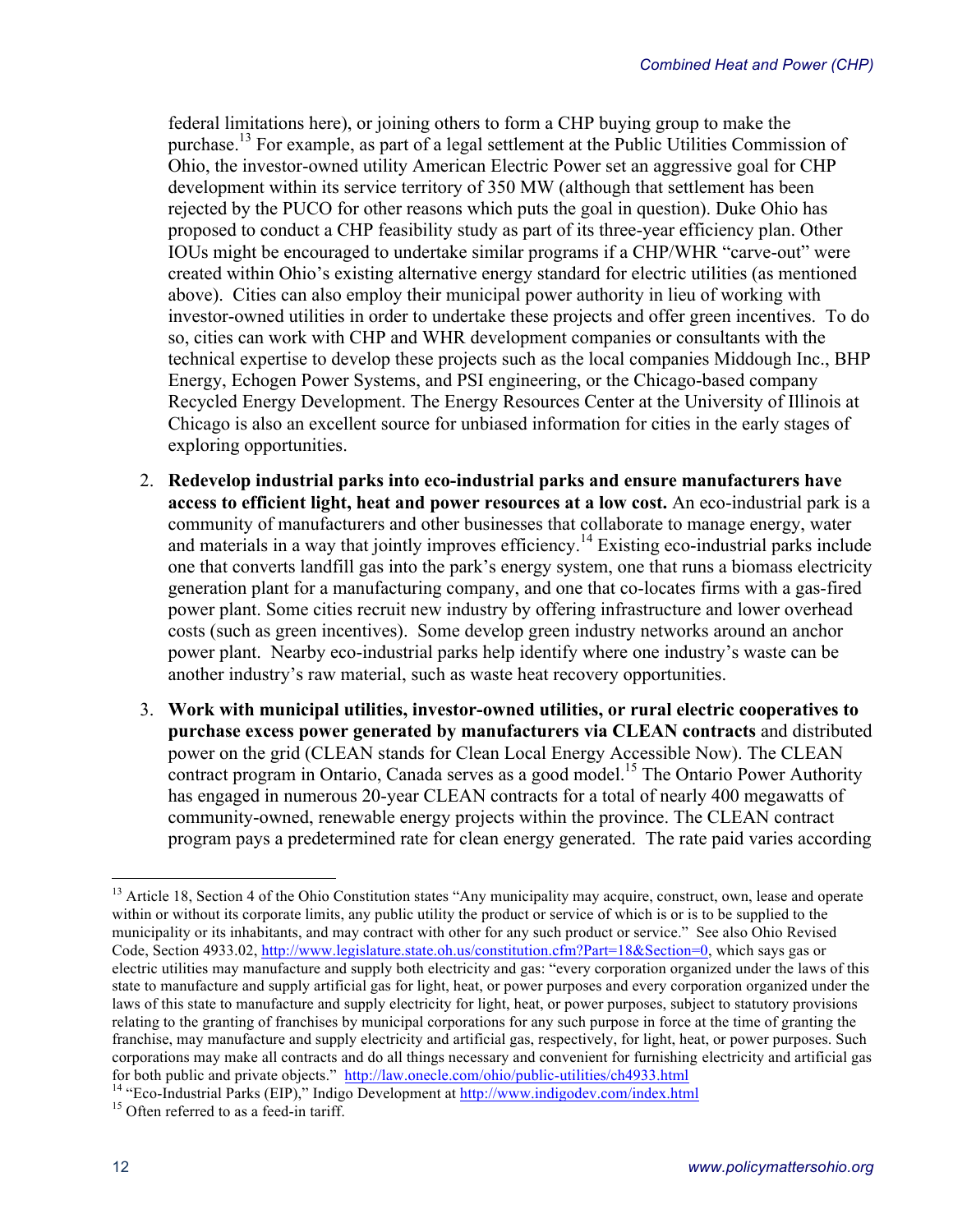to the technology employed (*i.e.,* solar, wind, etc.). They also include a per kilowatt-hour bonus for community-owned projects. Most recently, Ontario Power Authority launched a program for capturing waste heat (200 MW, \$90/MWH). Within a few years, Ontario is expected to have the largest installation of community-owned renewable resources outside Denmark and Germany. This program is successful due to the predetermined rate guaranteed to developers of clean energy projects over long-term contracts (CLEAN contracts). CLEAN contracts will also serve to make the electricity sector more competitive, sustainable, and innovative. See Appendix 2 for more information on Ohio's municipal utilities, rural electric cooperatives, and investor-owned utilities.

4. **Enlist the Ohio Air Quality Development Authority for help accessing lower-interest bond financing** such as the \$120 million in Qualified Energy Conservation Bonds (QECBs) allocated to Ohio from the 2009 federal stimulus (sub-allocations were made to cities with populations over 100,000)**.** For local economic development officials interested in pursuing CHP/WHR, these bonds can be a cheap way to raise capital for financing. They are taxable bonds very similar to the highly successful Build America bonds, issued at very low interest rates (2 percent over 15 years). For the most part, these bonds are designed for use in public projects. So, a municipal power authority could easily take advantage of them if willing to take on debt directly, as could a public hospital, school, or university. On the other hand, 30 percent of the bonds can be used to finance privately-owned projects, so it is possible that a municipality could help arrange financing for a private energy partner or manufacturer to invest in their own facilities, if structured properly. The Ohio Air Quality Development Authority has the financial expertise to help sort out the financing package. To date, these bonds have gone largely unused throughout the country because they are poorly understood by state and local officials (nationally only something like 15 percent of the bonds have been employed). Fortunately, the bonds do not expire so there is ample opportunity remaining.

# More information

 Local guide to implementing CLEAN contracts: http://bit.ly/z88TMc. The Ontario program for waste heat recovery: http://bit.ly/jRx0qz. Read about Quality Energy Conservation Bonds: http://1.usa.gov/yZ06Eo.

# **Conclusion**

The biggest source of Ohio's energy waste comes from inefficiencies in the electric power industry itself. By distributing electricity generation closer to the end user and capturing heat typically wasted, using combined heat and power (CHP) and waste heat recovery (WHR) technologies, we could slash the billions of dollars we spend on polluting fossil fuels and significantly reduce related emissions. Ohio ranks in the top five states for potential use of CHP technology, but 44<sup>th</sup> in the nation for actual adoption. Achieving energy savings from combined heat and power technologies, in the past, however, has not been a priority among state and local economic development officials and the lack of cooperation from electric utilities has been a major impediment. But the state of Ohio can change that by encouraging Ohio's investor-owned utilities to become willing partners by adopting timelines under Ohio's alternative energy standard for CHP, and Ohio's cities can provide "green incentives" to manufacturers as an economic development tool.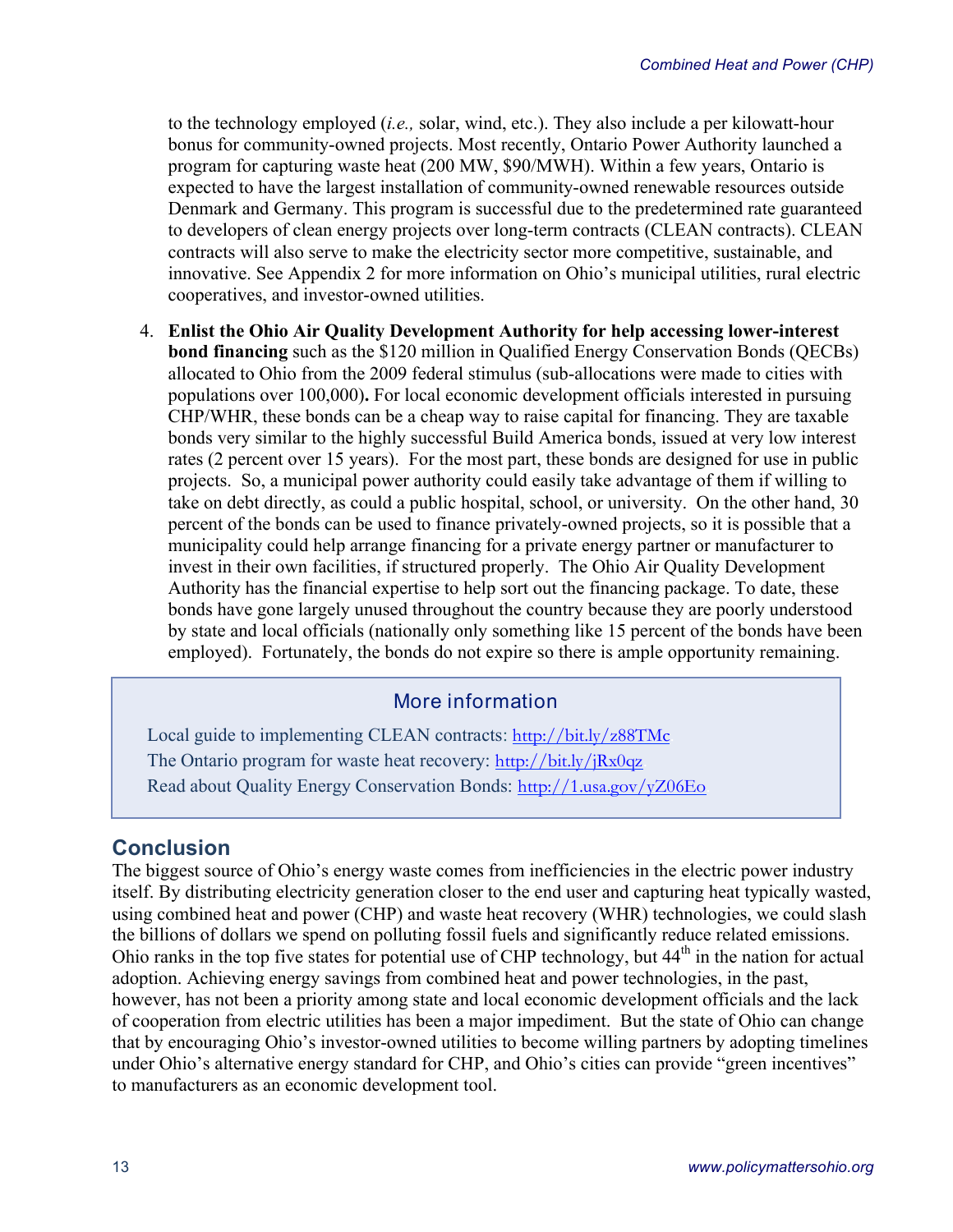# **Appendix 1**

### **Steel manufacturers, other primary metals**

**SunCoke Energy / AK Steel — Middletown, Ohio** (between Cincinnati and Dayton).<sup>16</sup> In 2010, SunCoke Energy began construction of a \$390 million heat-recovery coke battery capable of producing about 550,000 tons of metallurgical-grade coke and 50 MW of electrical power annually for the adjacent AK Steel Middletown plant. The plant has generated about 500 temporary construction jobs and will create about 75 permanent operation and maintenance jobs.

**SunCoke Energy Haverhill North Coke Company / AK Steel — Franklin Furnace, Ohio** (near Portsmouth)<sup>17</sup> In 2009, SunCoke Energy began selling 550,000 tons of metallurgical coke annually to the adjacent AK Steel plant for its blast furnace steelmaking process. The SunCoke plant will also produce 46 MW of electricity that will be sold to the power grid.

**Air Products and Chemicals / AK Steel — Middletown, Ohio**<sup>18</sup> Air Products and Chemicals plan to build a \$315 million, 105-MW combined-cycle WHR unit at the AK Steel blast furnace in Middletown, Ohio that would save an estimated 2.7 trillion Btu annually and cut their electricity purchase (from Duke Energy) in half. The project would replace an existing air separator that produces oxygen (700 tons/day) and a hydrogen production unit — PRISM Hydrogen Generator steam methane reformer — that would add additional hydrogen production and produce more than one million cubic feet per day of hydrogen. Oxygen is used by AK Steel for making steel and hydrogen is used in the steel annealing process. They received a federal stimulus grant of \$30 million for the project and the project would have generated 220 construction jobs over two years. In April 2011, the project was put on hold because of the recession. Air Products and Chemicals was the prime designer and contractor on this project, and General Electric would have supplied the turbine and generator. A current bill in the legislature, if passed, would qualify the project as a renewable energy source and allow the project to earn additional financing through Ohio's renewable energy credit market.

<sup>&</sup>lt;sup>16</sup> "AK Steel Board Approves Long-Term Agreement For Coke and Electrical Power," AK Steel press release, March 24, 2008 at http://www.aksteel.com/news/press\_release.aspx?doc\_id=634&year=2008; See also Jessica Heffner, "SunCoke gets final permit, can start construction: Ohio Gov. Ted Strickland touts project as a 'major job creation investment,' " *The Oxford (Ohio) Press*, February 9, 2010 at http://bit.ly/zuxQhU; and "SunCoke plant getting final touches, *Cincinnati Business Courier*, August 22, 2011 at http://bit.ly/zgfNh2.<br><sup>17</sup> Jessica Heffner, "AK signs coke deal purchase from SunCoke Haverhill plant: Steelmaker, SunCoke ink 12-year

agreement; AK says it still needs coke from local project," *Dayton Daily News*, September 4, 2009.

http://bit.ly/wAHeSY; See also Combined Heat and Power Installation Database, ICF International on behalf of the Department of Energy and Oak Ridge National Laboratory, accessed August 2011 at http://bit.ly/yP4Yl0; and "SunCoke Energy Design," SunCoke Energy website at http://www.suncoke.com/our-innovation/suncoke-design.php, as well as "History," SunCoke Energy website at http://www.suncoke.com/about-us/history.php.

<sup>&</sup>lt;sup>18</sup> Chelsey Levingston, "Air Products to modernize Middletown operations: Company also proposes \$315M facility at AK Steel," *Dayton Daily News*, February 19, 2011 at http://bit.ly/ghYnif; See also Jessica Heffner, "Company awarded \$30M for 'green' energy project at AK Steel: Air Products awarded \$30 million from feds to build 'green' power plant at Works," *Hamilton (Ohio) Journal-News*, November 4, 2009 at http://bit.ly/xhWw3H; "Final Environmental Assessment for the Air Products and Chemicals, Inc. Waste Energy Project at the AK Steel Corporation Middletown Works, Middletown, Ohio," U.S. Department of Energy, National Energy Technology Laboratory, DOE/EA-1743, July 2010 at http://www.netl.doe.gov/publications/others/nepa/EA-1743.pdf; Chelsey Levingston, "Air Products' waste-gas project at AK Steel on hold," *Dayton Daily News*, April 22, 2011 at http://bit.ly/gpheY8; Jessica Heffner, "Mom becomes activist to take on coke plant," *Middletown Journal*, September 10, 2009 at http://bit.ly/CG5HN.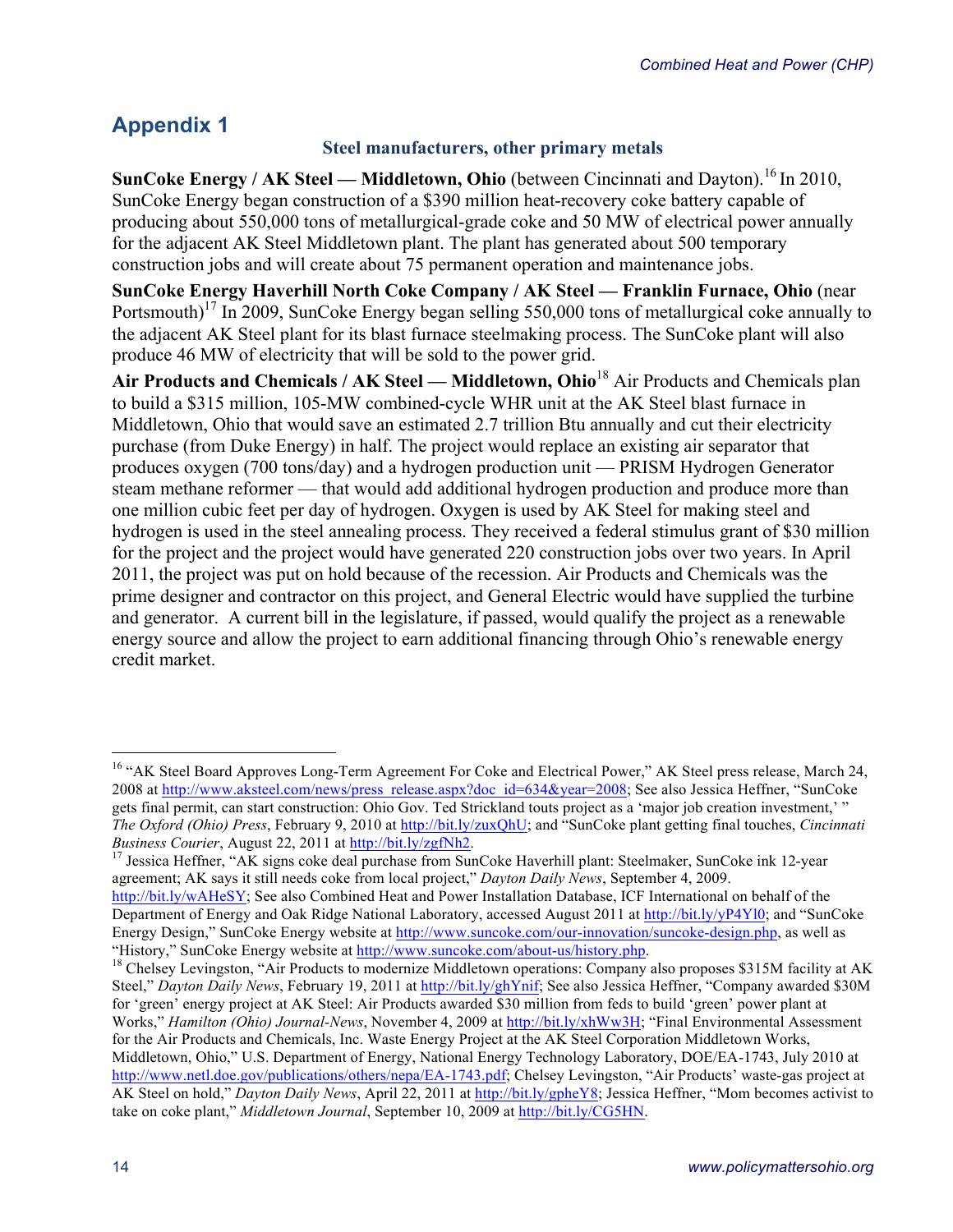**Cokenergy / ArcelorMittal — East Chicago, Indiana**. <sup>19</sup> ArcelorMittal, the world's largest steelmaker, has operations in 22 countries including facilities in Ohio and Indiana. In the Indiana facility, a 1998 waste heat recovery system uses waste heat from the industrial coke production process to generate 95 MW of electricity for use on-site. In 2002, an additional WHR system was installed using waste heat from the blast furnace to generate 50 MW. Now the CHP/WHR totals 220 MW, saving ArcelorMittal \$100 million per year.

**Ohio has many other steelmaking and coke plants that might be candidates** for CHP/WHR systems:<sup>20</sup> AK Steel (formerly Armco)<sup>21</sup> with Ohio facilities in Coshocton, Mansfield, and Zanesville; AK Tube LLC (AK Steel Subsidiary) in Walbridge, OH; ArcelorMittal<sup>22</sup> with Ohio facilities in Cleveland, Columbus, and Warren (coal to coke); ArcelorMittal Tubular Products<sup>23</sup> (ArcelorMittal Subsidiary) in Shelby (near Mansfield) and Marion (north of Columbus); Charter Steel Company<sup>24</sup> in Cuyahoga Heights (Cleveland) and Fostoria (south of Toledo); Nucor Steel — Marion (north of Columbus)<sup>25</sup>; North Star BlueScope Steel<sup>26</sup> Delta (west of Toledo); Republic Engineered Products LLC (owned by ICH, Mexico City),<sup>27</sup> in Lorain, Canton, and Massillon; Timken Co.,<sup>28</sup> in Canton (Faircrest and Harrison facilities); V&M Star<sup>29</sup>, Youngstown; Severstal Wheeling<sup>30</sup> in Mingo Junction, Yorkville, and Martins Ferry (all near Steubenville); and Severstal Warren<sup>31</sup> in

<sup>&</sup>lt;sup>19</sup> Primary Energy Recycling Corporation website at http://primaryenergy.com/projects/cokenergy/default.aspx http://primaryenergy.com/projects/ironside/default.aspx; See also September 2010 slideshow: http://www.chpcentermw.org/wasteheat2010/CokenergyTourInfo.pdf; and JAD Environmental website at http://www.jadenvironmental.com/projects-jad.php; and MetalMiner website: http://bit.ly/diQGA2.

 $\frac{1}{20}$  U.S. Environmental Protection Agency, "Available and Emerging Technologies for Reducing Greenhouse Gas Emissions from the Iron and Steel Industry," October 2010, pp 42–46 at http://www.epa.gov/nsr/ghgdocs/ironsteel.pdf; See also Ernst Worrell, et al., "Energy Efficiency Improvement and Cost Saving Opportunities for the U.S. Iron and Steel Industry," Energy Analysis Department, Lawrence Berkeley National Laboratory, University of California, October 2010,

pp. 131–135 at http://1.usa.gov/wsTd7C.<br><sup>21</sup> "AK Steel Facilities," AK Steel website at http://www.aksteel.com/production\_facilities/.<br><sup>21</sup> "AC Steel Facilities in Cleveland formerly Jones & Laughlin, Republic Steel, LTV S Group); Columbus formerly L-S II Electro-Galvanizing Co. and Ohio Kanpoh Steel, and Warren formerly International Steel Group.<br><sup>23</sup> Formerly known as Dofasco Copperweld.

<sup>&</sup>lt;sup>24</sup> "About Our Company – Facilities," Charter Steel website at http://www.chartersteel.com/about/facilities.php;<br><sup>25</sup> "Location - Marion, Inc.," Nucor website at http://www.nucorbar.com/locations.aspx?i=11.<br><sup>26</sup> Joint ve

http://www.northstarbluescope.com/.<br><sup>27</sup> "About Republic Steel," Republic Steel website at <u>http://www.republicengineered.com/about.php</u>.<br><sup>28</sup> "Timken increases steel output, jobs," CantonRep.com, April 19, 2011, at http:/ and Nathan Abboud, "Energy Savings Initiatives: The Timken Company's Steel Business," Timken slideshow, March 24, 2010 at http://www.forging.org/fierf/pdf/Timken.pdf.<br><sup>29</sup> Owned by Vallourec, France; formerly Brier Hill Works, Youngstown Sheet & Tube, Jones & Laughlin Steel, LTV

Steel, and North Star Steel), "Production," V&M Star website at https://www.vmstar.com/PublicWebsite/index.html; See also Bill Toland, "\$650 million plant to transform Youngstown: Steel mill, expected to bring 350 jobs, atop natural-gas

fields," *Toledo Blade*, April 19, 2011 at <u>http://bit.ly/ezhcxN</u>.<br><sup>30</sup> Owned by Severstal, Russia; formerly Wheeling-Pittsburgh Steel, Esmark<sup>.</sup> "Severstal Wheeling: A manufacturer and distributor of flat rolled and other steel products." Severstal website at http://bit.ly/Af91xN; See also Paul Giannamore, "Severstal idling Mingo Junction furnace," *The Intelligencer / Wheeling News Register*, January 23, 2009 at

http://www.news-register.net/page/content.detail/id/519869/Severstal-idling-Mingo-Junction-furnace.html?nav=515; and Paul Giannamore, "Talks between Severstal, union begin next week: Meeting held to discuss Mingo Junction plant," *The Herald Star*, January 30, 2010 at <u>http://www.hsconnect.com/page/content.detail/id/531606.html?nav=5010</u>.<br><sup>31</sup> Formerly WCI Steel Inc. "Severstal Company Profile," Severstal website at http://bit.ly/xqmOXa.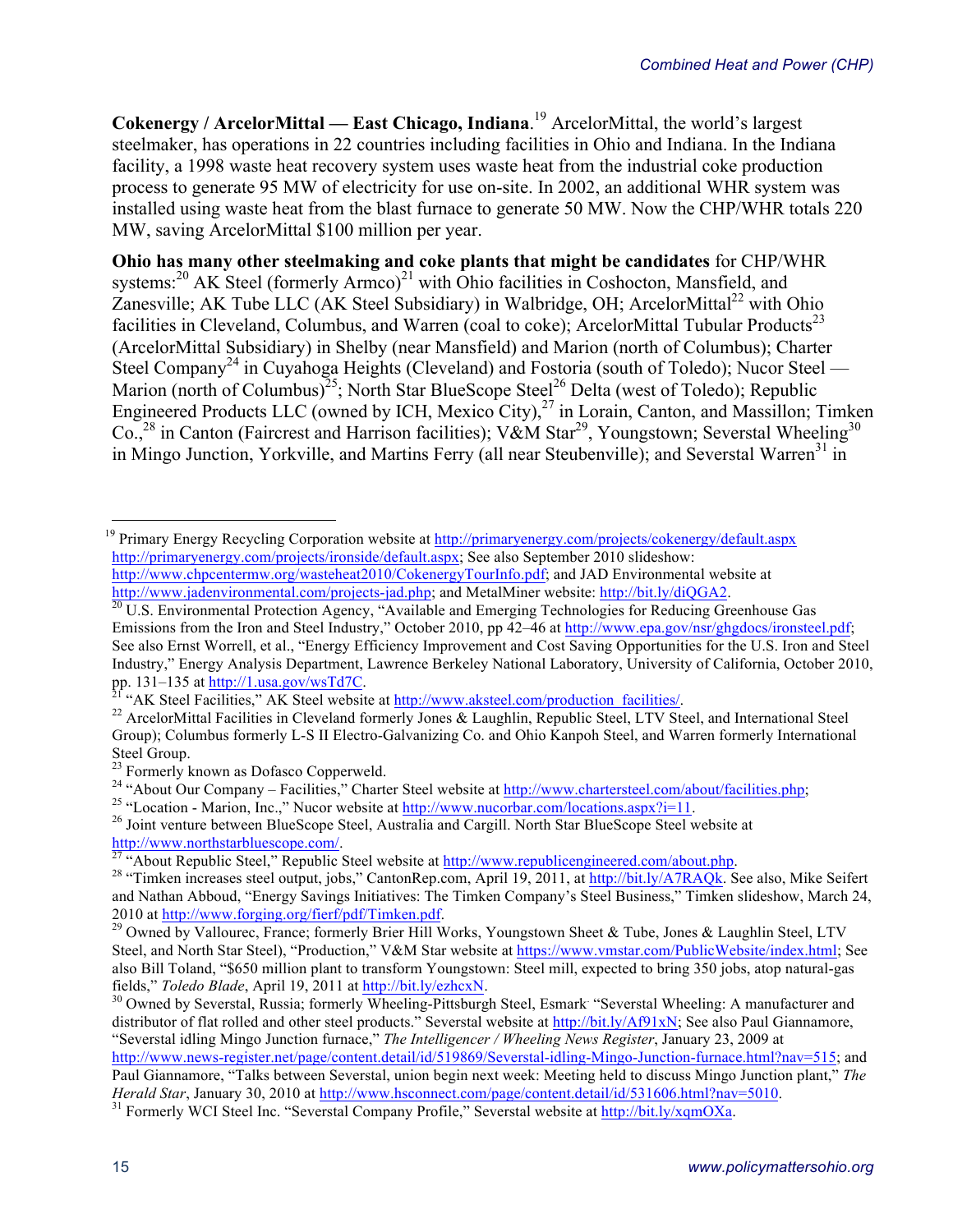Warren; and FDS Coke Plant LLC<sup>32</sup> in Toledo (this plant is still getting permits, but if built, it will also produce 135 MW of electricity).

#### **Auto industry**

**Broshco Fabricating Products — Mansfield, Ohio**. <sup>33</sup> Automobile seat frame manufacturer Broshco Fabricating Products has a CHP system that generates 4.55 MW of electricity and 8 million Btu per hour of hot water to supplement building and process heat loads. The system has three 1,150 kW Waukesha 7100 GSI natural gas-fired engine generator units (installed in 2000) and a fourth 1,100 kW Waukesha APG natural gas-fired engine generator (added in 2005) that is a test unit for the ARES DOE program.

#### **Food industry**

**Shearer's Foods — Massillon, Ohio**. <sup>34</sup> In the spring of 2010, Shearer's Food opened the first platinum-certified Leadership in Energy and Environmental Design (LEED) snack-food manufacturing facility in the world. This manufacturing plant in Massillon, Ohio makes tortilla and potato chips and uses 47 percent less natural gas for its oven, 30 percent less energy overall, and 30 percent less water than similar plants. When the second phase of construction is finished in spring 2011, the \$22 million, 110,000 square-foot building will employ 180 people and have invested \$40 million in equipment. PSI Engineering, a local company based in Fremont, Ohio, designed Shearer's chimney which captures heat typically discarded in the oven and fryer stack waste and uses it to preheat the corn cook water, supply hot water for sanitation cleaning, and supply nearly all of the heating needs of the building, thus saving over 22 percent of the energy normally used for these processes. The total energy saved by this waste heat recovery (WHR) system will reduce greenhouse gas emissions by more than 1,066 metric tons annually.

The building also has 22 percent recycled content and nearly 29 percent locally harvested and manufactured materials. All wood products used are certified by the Forestry Stewardship Council. The building has extensive insulation and large windows and skylights that provide natural light. In addition, the roof collects 17,000 gallons of rainwater each month, reducing the need to acquire water from outside sources by 21 percent over similar facilities. Also, over 75 percent of the electricity used by the facility will be purchased from wind farms (via the renewable energy credit market).

To support construction of this manufacturing facility, Shearer's Food received a \$291,879 award from the federal American Recovery and Reinvestment Act of 2009, \$4 million in bonds from the Summit County Port Authority, a loan of \$3.4 million from the Ohio Water Development Authority, a \$2.5 million Ohio Chapter 166 direct loan, and a \$8,425,000 Ohio Enterprise Bond Fund loan.<sup>35</sup>

<sup>&</sup>lt;sup>32</sup> "FDS Coke Plant," FDS Coke Plant website: http://fdscokeplant.com/nonrecovery.htm; See also "The FDS Co-

Generation Facility." http://fdscokeplant.com/documents/fds\_cogen\_1pg.pdf.<br><sup>33</sup> "Project Profile — Broshco Products," Midwest CHP Applications Center, Department of Energy, October 2, 2007 at<br>http://www.chpcentermw.org/rac

<sup>&</sup>lt;sup>34</sup> Cindy Grahl, "Shearer's Snackfoods: Platinum chips," *Builder's Exchange Magazine*, Volume 9, Issue 12, December 2010 at http://www.bxmagazine.com/article.asp?ID=1150; See also Leslie Guevarra, "Shearer's Cuts the Ribbon on America's Greenest Snack Factory," GreenBiz.com, August 12, 2010 at http://bit.ly/wvQfRt. And Matt Tullis, "Manny Awards: Smart Chip," *IBmagazine*, May/June 2010 at http://bit.ly/wvTFCW; and Marina Mayer, "LEED-ing the Way," *Snack Food & Wholesale Bakery*, February 11, 2011 at http://bit.ly/wC4aaw. 35 Council of Development Finance Agencies (CDFA) slideshow, pages 13–15: http://bit.ly/y7Tn4A; See also Ohio

Development Department, "All Projects Funded By The Ohio Energy Resources Division, As of March 31, 2011," (federal ARRA stimulus money) at http://bit.ly/wpCslT; See also Ohio Department of Development press release, April 28, 2008 at http://development.ohio.gov/newsroom/2008PR/April/11.htm .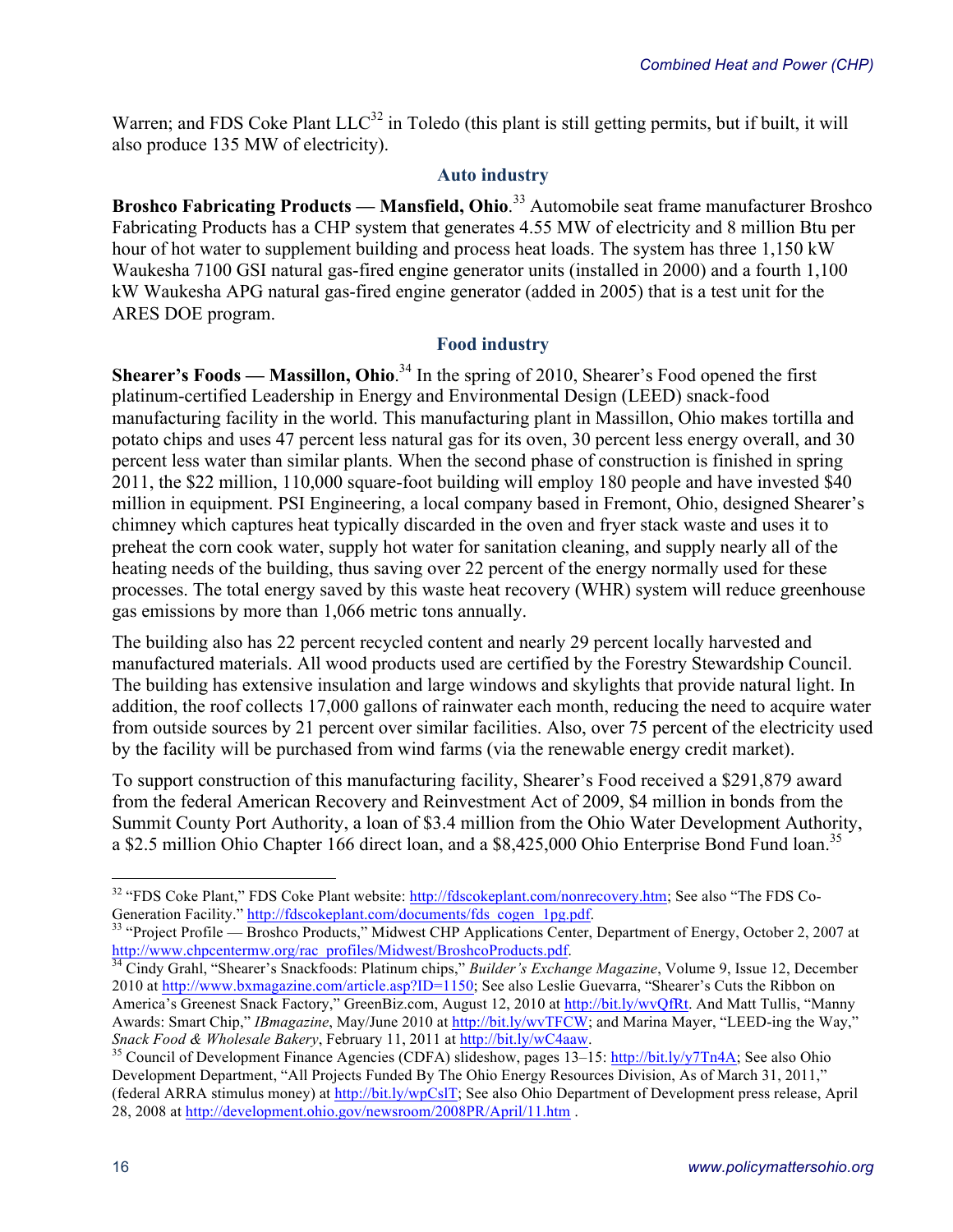### **Wood products manufacturers**

**Sauder Woodworking — Archbold, Ohio** (west of Toledo).<sup>36</sup> In 1993, Sauder Woodworking installed a 7.2 MW CHP system in its 4.5 million square feet facility in Archbold. The CHP system burns 1,000 tons of wood waste each week to supply its two steam turbines. In 2006, the system provided about half the electricity the facility uses. In addition to the energy savings from not having to purchase electricity off the grid, the company earned \$50,000 from selling excess steam energy to nearby companies.

**Other Wood Products Manufacturers** in Ohio with CHP systems include:<sup>37</sup> Hoge Lumber Company, New Knoxville (north of Dayton) with 4 MW; and Mill's Pride LP, Waverly (south of Chillicothe) with 1 MW.

### **Pulp and paper manufacturers**

**SMART Papers — Hamilton, Ohio** (near Cincinnati).<sup>38</sup> In 2009, SMART Papers upgraded its CHP system to burn biomass — primarily yard waste as well as industrial wood and fiber waste. With four steam turbines, the system generates 40 MW of electricity as well as steam to operate the mill that produces premium-coated magazine and uncoated printing papers. Honeywell International supplied the co-generation system. SMART Papers employs 550 people.

**Other Pulp and Paper Manufacturers** in Ohio<sup>39</sup> with CHP systems include: Mead Corporation, Chillicothe with 81 MW; Smurfit Stone Container Corporation, Coshocton with 16 MW; Packaging Corporation of America, Rittman (near Akron) with 14 MW; Jefferson Smurfit Corporation, Lockland (near Cincinnati) with 8 MW; and Greif Board Corporation, Massillon with 7 MW.

#### **Tire manufacturers**

Goodyear Tire & Rubber — Akron, Ohio.<sup>40</sup> In 1953, Goodyear Tire & Rubber built a coal-fired 40 MW CHP system.

#### **Petroleum refineries**

Nationally, petroleum refineries have been one of the leading industries using CHP systems. For example, there are 17,331 MW of CHP systems installed at refineries in Texas. Calpine Deer Park Energy Center in Houston, Texas<sup>41</sup> operates a 250 MW electricity generating plant that also produces steam used by the Shell Chemical Company nearby. In Ohio, BP-Husky Refinery of Oregon, Ohio (near Toledo)<sup>42</sup> installed a 6 MW CHP system in 1986.

<sup>&</sup>lt;sup>36</sup> Karen Koenig, "Sauder Woodworking Cleans up in the RTA Market," Woodworking Network, September 19, 2007 http://www.woodworkingnetwork.com/articles/sauder\_woodworking\_cleans\_up\_in\_the\_rta\_market\_127742198.html.<br><sup>37</sup> Combined Heat and Power Installation Database, ICF International on behalf of the Department of Energy and Oak<br>

<sup>&</sup>lt;sup>38</sup> "SMART Papers Breaks Ground on \$30 Million Energy Project to Produce North Americas Most Environmentally Responsible Premium Printing Papers," SMART Papers press release, May 13, 2008 at http://bit.ly/wc1ejt.

 $\frac{39}{2}$  Combined Heat and Power Installation Database, ICF International on behalf of the Department of Energy and Oak

Ridge National Laboratory, accessed August 2011 at http://www.eea-inc.com/chpdata/index.html.<br><sup>40</sup> Id.<br><sup>41</sup> Id. See also "Calpine Deer Park Energy Center Receives EnergyStar Award," Calpine press release, May 13, 2003 at

http://phx.corporate-ir.net/phoenix.zhtml?c=103361&p=irol-newsArticle&ID=526760&highlight=. 42 *Id*.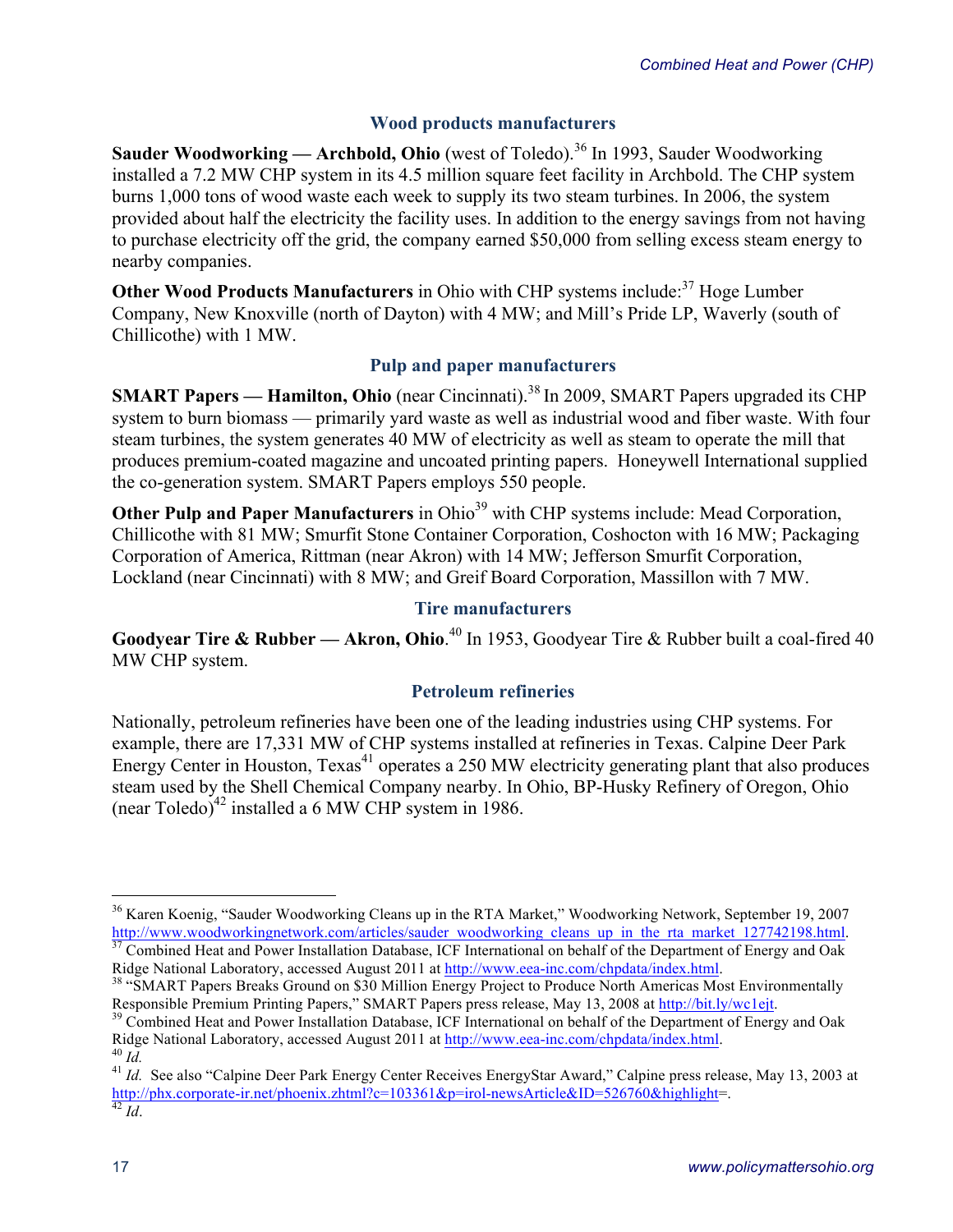## **Agriculture**

**Bridgewater Dairy — Montpelier, Ohio** (west of Toledo)<sup>43</sup> In 2008, Bridgewater Dairy installed an anaerobic methane digester to convert the manure from its 3,800 cows into methane (natural gas) that it then burns to generate 0.8 MW of electricity using a reciprocating engine/generator. The waste heat from this generator aids the manure digester process. The total cost was more than \$2 million, but the USDA Rural Development program granted \$500,000 for the digester. The dairy now sells the excess electricity, 30 percent of the total electricity generated, to its electric cooperative, which brings in additional revenue.

### **Wastewater treatment facilities**

**City of Toledo Waste Treatment Plant — Toledo, Ohio**<sup>44</sup> has a 10.3 MW cogeneration system at its Bay View Wastewater Treatment Plant (WWTP) that burns landfill and digester gas and provides the power for the treatment plant. It includes a Solar Turbines Taurus 60 combustion turbine (5.2 MW), a heat recovery steam generator (HRSG), and a Dresser Rand (General Electric) steam turbine (6.9 MW). Excess heat is recovered and used to heat local buildings.

### **MUSH market and the commercial sector**

(MUSH = Municipal government, Universities, Schools, Hospitals)

**Toledo Museum of Art — Toledo, Ohio.**<sup>45</sup> In 2004, the 230,000 square foot Toledo Museum of Art installed four Capstone C60-JCHP micro-turbines that produce 0.26 MW of electricity (up to 15 percent of demand) and produce 1.6 million Btu of hot water from the waste heat. The hot water is used with absorption cooling to control humidity in galleries and archives. The project cost \$521,571, which was covered by a \$75,000 grant from the Ohio Department of Development, Office of Energy Efficiency (OEE) and a low interest loan through the OEE for the remainder.

**SeaGate Convention Center — Toledo, Ohio**. <sup>46</sup> In 2005, the 360,000 square foot SeaGate Convention Center installed four Capstone C-60 CHP micro-turbines that produce 0.26 MW of electricity (which is about half their demand) and produce 1.6 million Btu of hot water and 100 tons of chilled water (most of their demand) from the waste heat. The project cost \$596,097 and saves about \$125,000 each year. The initial cost was covered by a \$150,000 grant from the Ohio

accessed August 2011 at http://www.eea-inc.com/chpdata/index.html.<br><sup>44</sup> "Middough Inc Helps City of Toledo, Bay View WWTP Win Several Energy Awards," Middough, Inc. press release, February 17, 2011 at http://www.middough.com/Newsroom-Docs/COT-Press-Release-FINAL-2-17-11.aspx; See also Dean E. Karafa, "Bay View Wastewater Treatment Plant Electrical Power Cogeneration System," Middough, Inc.

slideshow, March 3, 2009 at http://www.mi-wea.org/docs/Bayview%20WWTP%20Biogas%20to%20Energy.pdf; and "State-of-the-art Cogen at Bay View," Combined Cycle Journal, 3rd Quarter 2010 at http://bit.ly/AkE3Eo. <sup>45</sup> "Toledo Museum of Art Installs Microturbines for Efficiency Gains," Ohio Department of Development at http://bit.ly/zlUTrj; See also "Projects," BHP Energy webpage at http://www.bhpenergy.com/Projects.html; and "2010<br>Ohio Solar Tour: Toledo Museum Of Art," Ohio Solar Tour at http://bit.ly/AeVMPt.

<sup>43</sup> Dan Toland "From Waste to Want: Northwest Ohio dairy is first in the state to produce electricity from manure," *Our Ohio*, January/February 2009 at http://ourohio.org/magazine/past-issues-2009/jan-feb-2009/from-waste-to-want-2/. See also "Renewable Power Opportunities for Rural Communities," United States Department of Agriculture, April 2011 at http://www.usda.gov/oce/reports/energy/RenewablePowerOpportunities-Final.pdf; and Combined Heat and Power Installation Database, ICF International on behalf of the Department of Energy and Oak Ridge National Laboratory,

<sup>&</sup>lt;sup>46</sup> Anne Vazquez, "Combined Heat and Power Helps Fuel Convention Center: Convention center uses on-site power generation to produce clean energy that also reduces utility bills," *Today's Facility Manager*, May 2006 at http://www.todaysfacilitymanager.com/tfm\_06\_05\_green.php. See also, "Projects," BHP Energy webpage at http://www.bhpenergy.com/Projects.html; See also "US EPA Honors BHP Energy for Green Projects," *Distributed Energy*, May 12, 2011 at http://www.distributedenergy.com/the-latest/bhp-epa-recognition.aspx.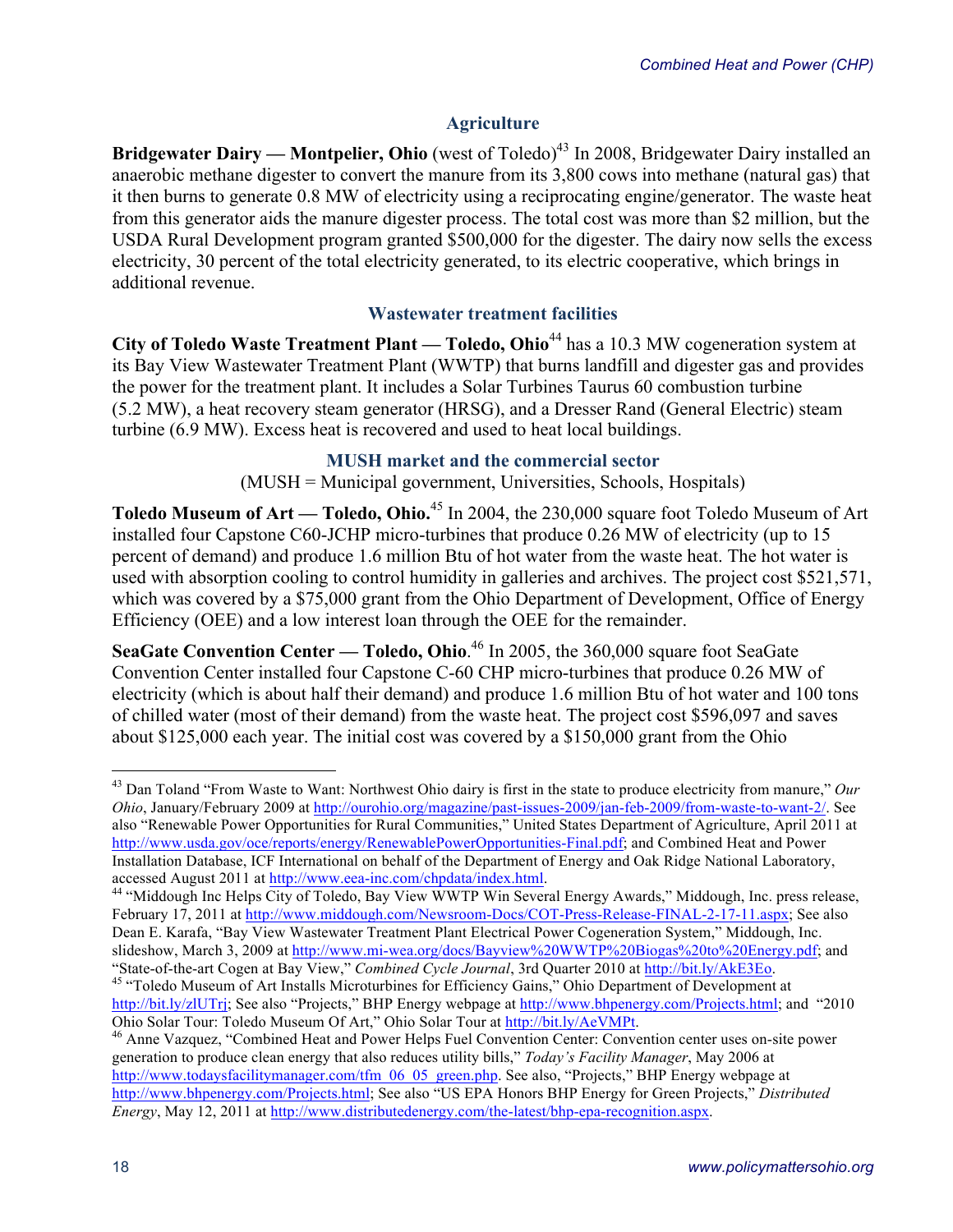Department of Development, Office of Energy Efficiency (OEE) and a low interest loan through the OEE for the remainder.

**Huntington Center — Toledo, Ohio**. <sup>47</sup> The Huntington Center arena is a 260,000-square-foot, three-story building with 8,000 seats, 22 suites, and 1,200 club seats. It was built in 2009 and is the home of the Toledo Walleye ice hockey team. The arena has a CHP system consisting of Capstone turbines that can produce 0.26 MW of electricity, 1.6 million BTU of hot water, and 100 tons of chilled water from the recovered exhaust heat.

**University of Cincinnati — Cincinnati, Ohio.**<sup>48</sup> In 2002, UC spent \$62 million to expand its 28,000 square foot Central Utility facility by 33,000 square feet and add two Solar Titan gas-fired turbines (made by Solar Turbines, Inc. in San Diego, a subsidiary of Caterpillar), a Dresser-Rand (General Electric) steam turbine, and a diesel generator for generating a total of 47 MW of electric power. The exhaust heat from the gas turbines is used to heat over 100 buildings comprising 12 million square feet used by 40,000 students, faculty, and staff. The expansion saves UC about \$4.5 million dollars a year in energy costs.

**Kent State University — Kent, Ohio.**<sup>49</sup> KSU's 880-acre main campus in Kent, with 115 buildings, has a \$23 million CHP system consisting of a Solar Taurus 60 turbine (which can run on natural gas or fuel oil and produce 5.2 MW of electricity) and a Solar Taurus 70 generator (capable of generating 7.2 MW of electricity). Exhaust from the turbines is used to generate steam for heating and to drive chillers. The CHP system satisfies almost 90 percent of the university's electric power needs in the winter and 60 percent in the summer. In addition, the CHP system meets half of the university's need for steam. The plant is estimated to be 71 percent efficient overall and to reduce  $CO<sub>2</sub>$  emissions by 13,000 tons per year. Total annual savings are estimated to be more than \$700,000.

**College of Wooster — Wooster, Ohio**<sup>50</sup> The College of Wooster has a coal-fired steam boiler that provides heating and absorption cooling for the 1.1 million square feet of campus buildings. In 1992, they added a 375 kW topping cycle, backpressure turbine and induction generator set at a cost of \$233,000. The unit is estimated to produce 1.3 million kWhr per year by burning an additional 145 tons per year of coal. Overall, the plant saves about \$50,000 per year.

**Other Ohio Colleges with CHP units include**: Medical College of Ohio, Toledo (9 MW); Ohio State University, Columbus (3 MW), and Oberlin College, Oberlin (0.7 MW).

Equipment," University of Cincinnati Utilities at http://www.uc.edu/af/utilities/production.html.<br><sup>49</sup> "University District Heating and Cooling System Awarded Energy Star CHP Award February 28, 2007," http://www.epa.gov/chp/documents/past\_award\_winners.pdf See also Angela Neville, "CHP: Helping to Promote Sustainable Energy," Power, June 1, 2009 at http://bit.ly/wxPdok.

<sup>&</sup>lt;sup>47</sup> "Projects," BHP Energy webpage at  $\frac{http://www.bhpenergy.com/Projects.html}{http://www.bhpenergy.com/Projects.html}$ .<br><sup>48</sup> Marianne Kunnen-Jones, "Plant Expansion Begins," University of Cincinnati news release, February 20, 2002 at http://www.uc.edu/news/utility.htm. *See also* Mary Bridget Reilly, "Expanded Utility Plant to Power UC's Future," University of Cincinnati news release, April 10 (2001) at http://www.uc.edu/news/cup.htm. Shook Construction, "University of Cincinnati Central Utility Plant" at http://www.shookconstruction.com/cup\_plant.php. "Production

<sup>&</sup>lt;sup>50</sup> District Energy Library, University of Rochester, NY at http://www.energy.rochester.edu/us/oh/wooster/.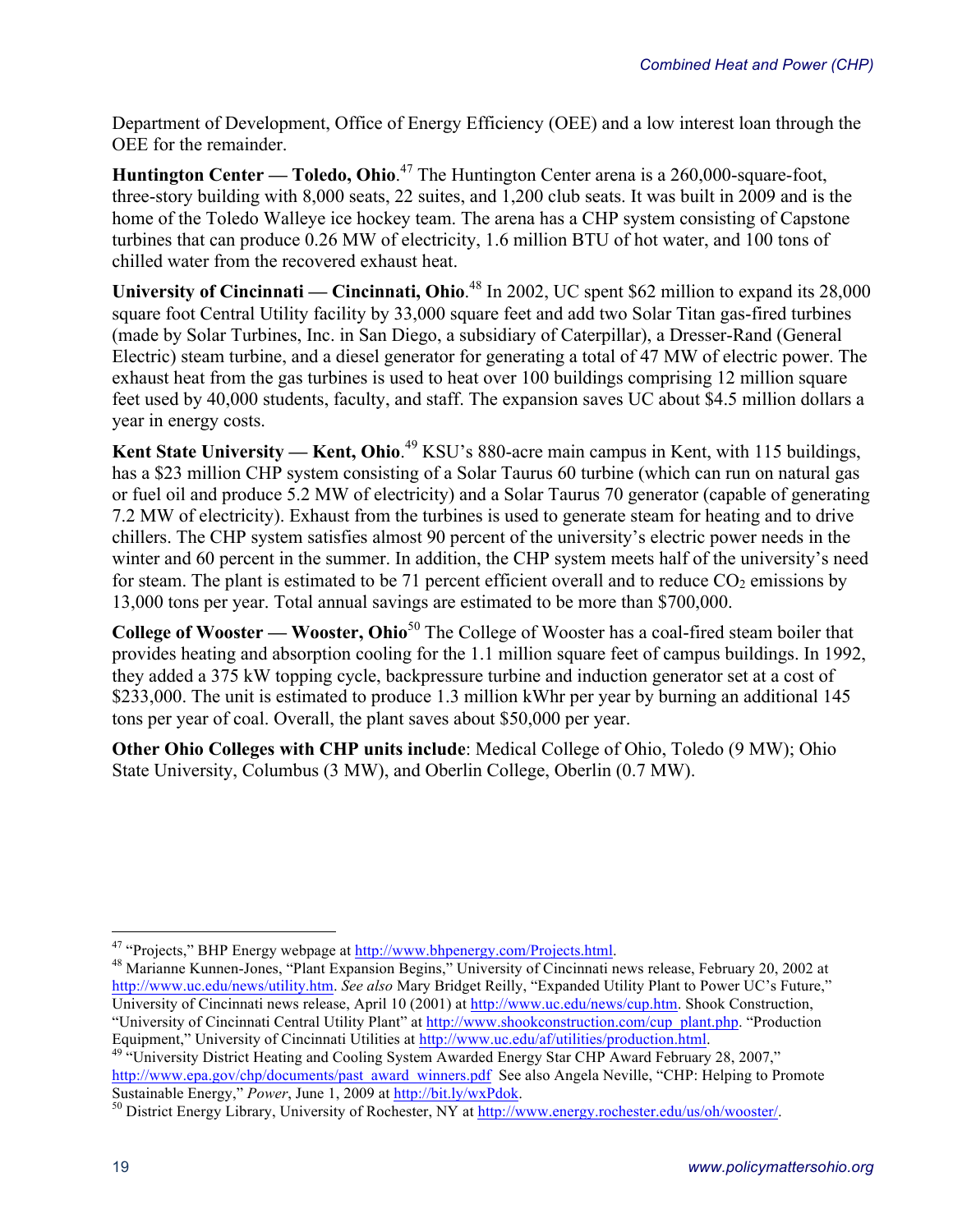### **District heating/cooling**

Ohio has several district heating and cooling utilities that provide steam and chilled water to many businesses located near each other. Neither of these systems currently has CHP, but these kinds of facilities are readily converted to CHP.<sup>51</sup>

**Akron Energy LLC (Thermal Ventures) — Akron, Ohio**. <sup>52</sup> In downtown Akron, Akron Energy provides steam heat to a total of 17 million square feet of commercial buildings (including Akron Children's Hospital, Akron General Hospital, Summa Hospital, and the University of Akron) and chilled water to 2 million square feet of buildings (including the Akron Aeros baseball stadium and the Akron Civic Theater). Their boilers can burn natural gas, woodwaste, wood chips, coal, recycled tires, or natural gas.

**Cleveland Thermal — Cleveland, Ohio**. <sup>53</sup> Through 20 miles of pipe, Cleveland Thermal provides steam heat and chilled water to 30 million square feet of buildings in downtown Cleveland including the Anthony J. Celebrezze Federal Building, the Cleveland Public Library, the Cuyahoga County Justice Center Complex, Cleveland City Hall, Trinity Cathedral, the Huntington Bank Building, WKYC-TV, the Wyndham Hotel, the Winton Manor Apartments, and soon the new Cleveland Medical Mart & Convention Center. Currently they provide 30 percent of the energy used in the downtown area. They have one boiler that burns coal and one that uses fuel oil or natural gas.

<sup>&</sup>lt;sup>51</sup> The Kendall Station CHP plant in Cambridge, MA provides an excellent model. See Martin LaMonica, "City power plant waste heat fuels district heating," CNET News, June 21, 2011 at http://cnet.co/jNYsWw.<br><sup>52</sup> "About Akron Energy LLC," Akron Energy website at: http://www.akronenergyllc.com/overview.htm. See also Kelly

M. Dodson, "Where the Rubber Meets the Road: Scrap tires viable fuel in Akron," *District Energy*, Second Quarter 2006 at http://www.tvii.biz/LINKS/ATideamag06article.pdf.<br><sup>53</sup> Cleveland District Heat website at: http://www.clevelandthermal.com/about/facilities and

http://www.clevelandthermal.com/services and http://www.clevelandthermal.com/about/history.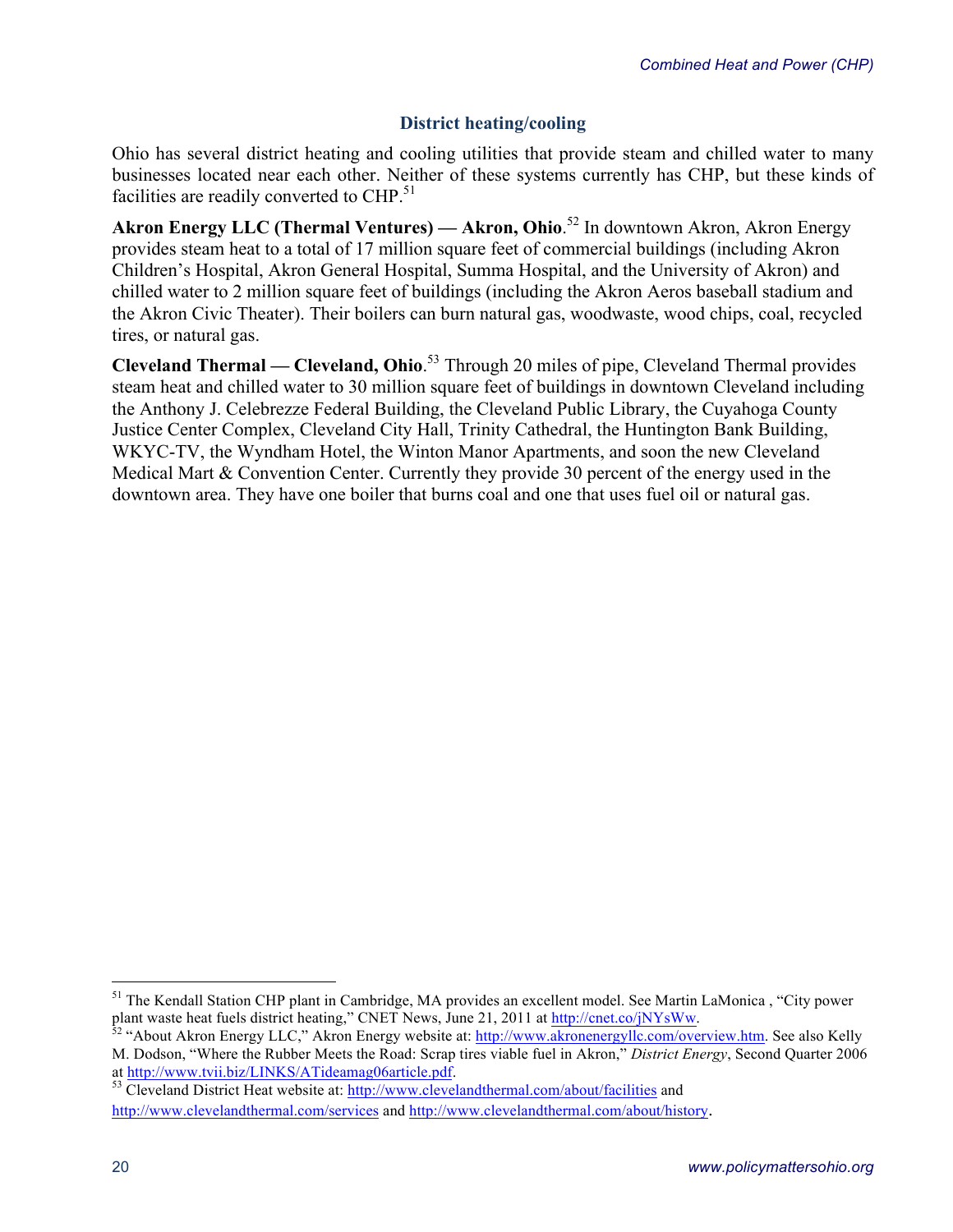# **Appendix 2**

### **Ohio Electric Utilities and Distributors/Ohio Investor-Owned Electric Utilities**

- AEP Ohio (Ohio Power and Columbus Southern Power) www.aep.com/
- Duke Energy Ohio www.duke-energy.com/
- Dayton Power and Light Company www.waytogo.com/
- FirstEnergy Corp. (Ohio Edison Company, The Illuminating Company and Toledo Edison Company) www.firstenergycorp.com/

These utilities are members of the Ohio Electric Utility Institute www.oeui.org/profile.htm

### **Ohio Municipal Utilities**

American Municipal Power (AMP) has 81 Ohio members (of the total of 129 member municipalities in five states). Cleveland Public Power, with 74,000 customers, is one of the larger. amppartners.org/members/member-list/

#### **Ohio Rural Electric Distribution Cooperatives**

There are 25 members of Ohio Rural Electric Cooperatives www.ohioruralelectric.coop/local-co-ops

#### **Service Areas in Ohio**

www.puc.state.oh.us/pucogis/statemap/congress\_elecserveE1.pdf

### **Electricity Grid**

Ohio electric utilities are connected to the national transmission grid through two independent system operators:

- MISO (formerly the Midwest Independent Transmission System Operator) www.midwestiso.org
- PJM (formerly the Pennsylvania-New Jersey-Maryland Interconnection) pjm.com

Here is a map showing the states they cover: www.miso-pjm.com/